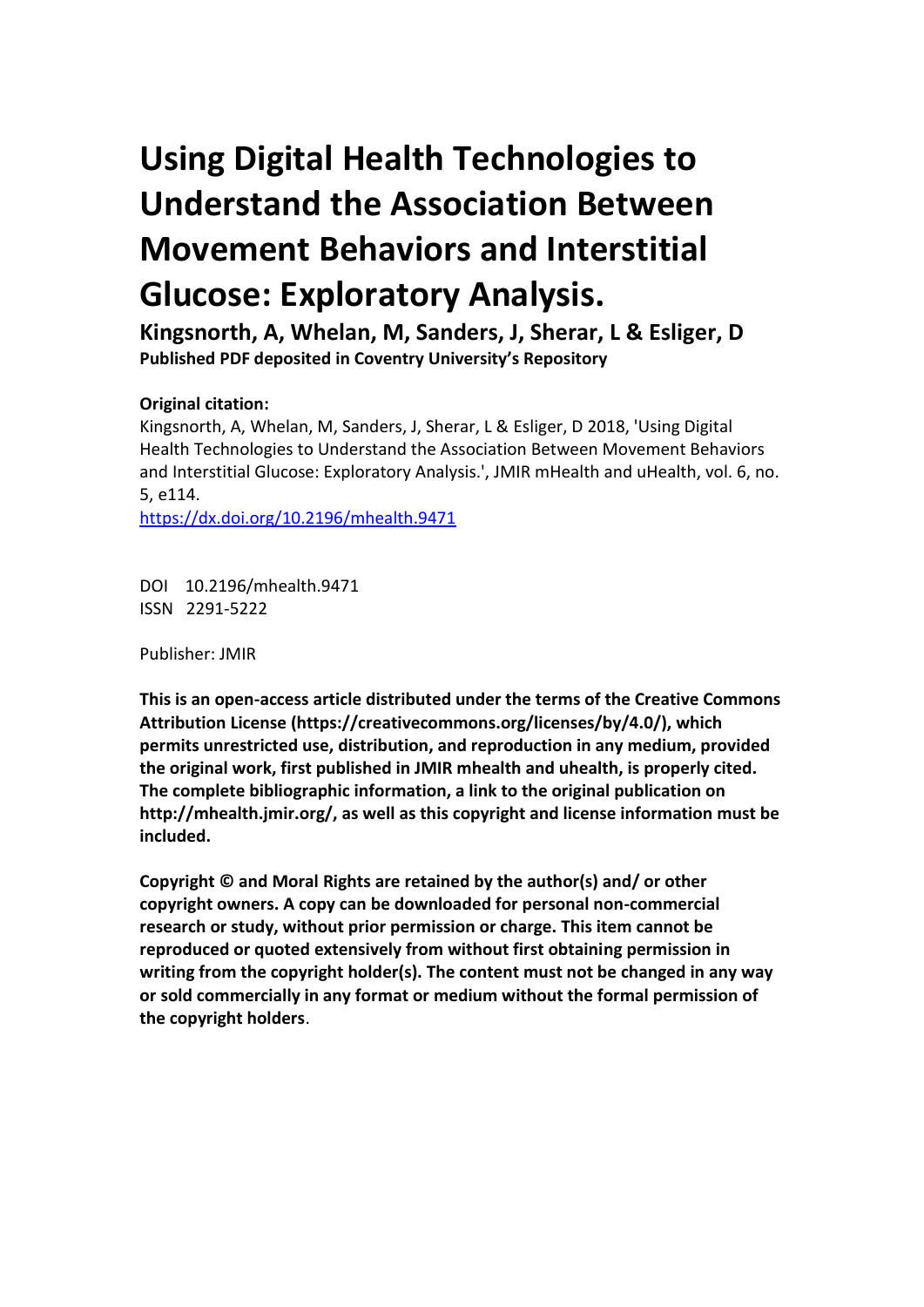# Original Paper

# Using Digital Health Technologies to Understand the Association Between Movement Behaviors and Interstitial Glucose: Exploratory Analysis

Andrew P Kingsnorth<sup>1</sup>, PhD; Maxine E Whelan<sup>1</sup>, BSc (Hons); James P Sanders<sup>1,2</sup>, PhD; Lauren B Sherar<sup>1,2</sup>, PhD; Dale W Esliger<sup>1,2</sup>, PhD

<sup>1</sup>National Centre for Sport and Exercise Medicine, School of Sport, Exercise and Health Sciences, Loughborough University, Loughborough, United Kingdom

<sup>2</sup>Leicester Biomedical Research Centre, Leicester General Hospital, Leicester, United Kingdom

#### **Corresponding Author:**

Andrew P Kingsnorth, PhD National Centre for Sport and Exercise Medicine School of Sport, Exercise and Health Sciences Loughborough University Epinal Way Loughborough, LE11 3TU United Kingdom Phone: 44 01509 225454 Email: [a.kingsnorth@lboro.ac.uk](mailto:a.kingsnorth@lboro.ac.uk)

# *Abstract*

**Background:** Acute reductions in postprandial glucose excursions because of movement behaviors have been demonstrated in experimental studies but less so in free-living settings.

**Objective:** The objective of this study was to explore the nature of the acute stimulus-response model between accelerometer-assessed physical activity, sedentary time, and glucose variability over 13 days in nondiabetic adults.

**Methods:** This study measured physical activity, sedentary time, and interstitial glucose continuously over 13 days in 29 participants (mean age in years: 44.9 [SD 9.1]; female: 59%, 17/29; white: 90%, 26/29; mean body mass index: 25.3 [SD 4.1]) as part of the Sensing Interstitial Glucose to Nudge Active Lifestyles (SIGNAL) research program. Daily minutes spent sedentary, in light activity, and moderate to vigorous physical activity were associated with daily mean glucose, SD of glucose, and mean amplitude of glycemic excursions (MAGE) using generalized estimating equations.

**Results:** After adjustment for covariates, sedentary time in minutes was positively associated with a higher daily mean glucose (mmol/L; beta=0.0007; 95% CI 0.00030-0.00103; *P*<.001), SD of glucose (mmol/L; beta=0.0006; 95% CI 0.00037-0.00081; *P*<.001), and MAGE (mmol/L; beta=0.002; 95% CI 0.00131-0.00273; *P*<.001) for those of a lower fitness. Additionally, light activity was inversely associated with mean glucose (mmol/L; beta=−0.0004; 95% CI −0.00078 to −0.00006; *P*=.02), SD of glucose (mmol/L; beta=−0.0006; 95% CI −0.00085 to −0.00039; *P*<.001), and MAGE (mmol/L; beta=−0.002; 95% CI −0.00285 to –0.00146; *P*<.001) for those of a lower fitness. Moderate to vigorous physical activity was only inversely associated with mean glucose (mmol/L; beta=−0.002; 95% CI −0.00250 to −0.00058; *P*=.002).

**Conclusions:** Evidence of an acute stimulus-response model was observed between sedentary time, physical activity, and glucose variability in low fitness individuals, with sedentary time and light activity conferring the most consistent changes in glucose variability. Further work is required to investigate the coupling of movement behaviors and glucose responses in larger samples and whether providing these rich data sources as feedback could induce lifestyle behavior change.

*(JMIR Mhealth Uhealth 2018;6(5):e114)* doi:  $10.2196/$ mhealth.9471

#### **KEYWORDS**

accelerometry; glucose; physical activity; physiological monitoring; sedentary time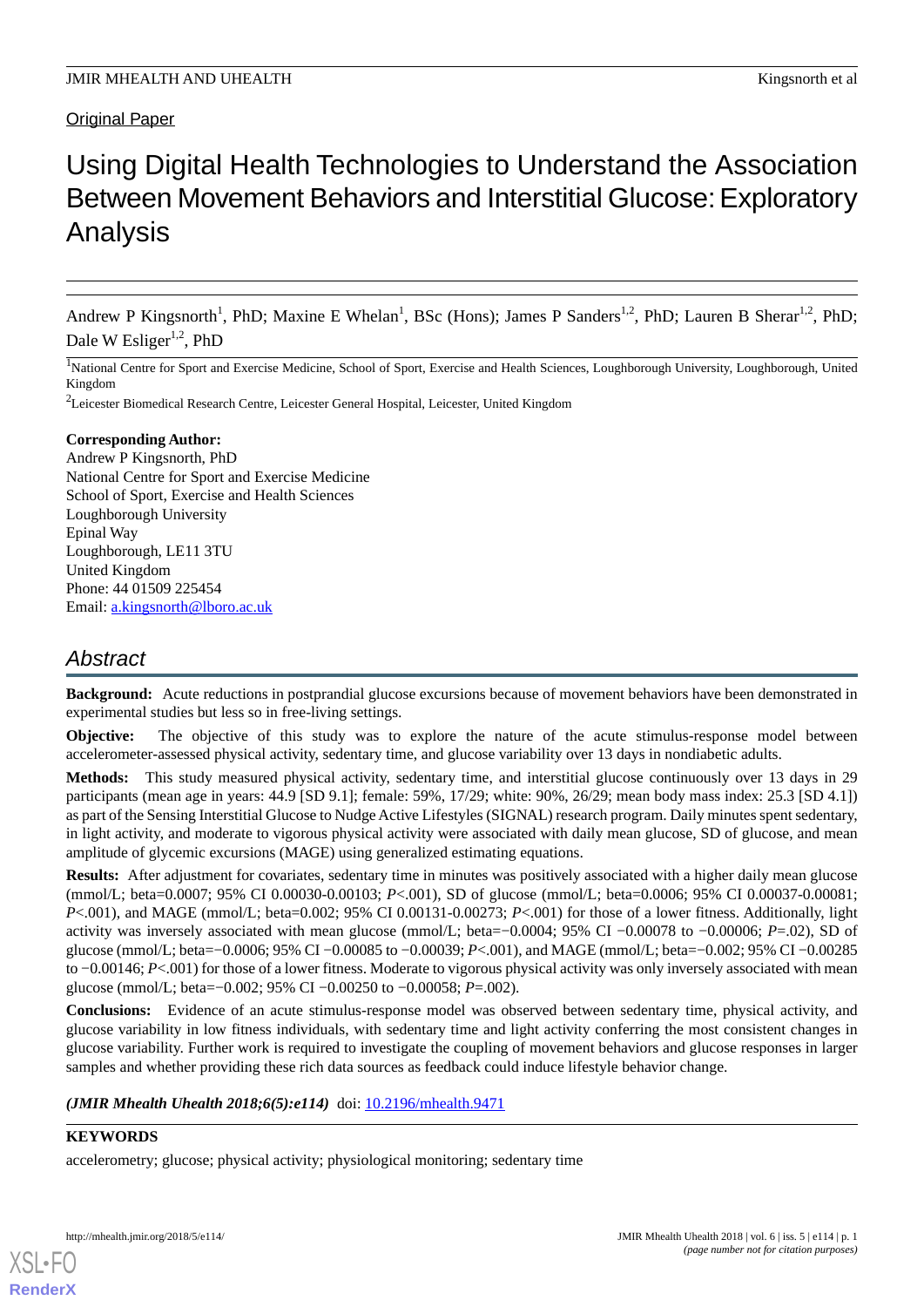# *Introduction*

#### **Background**

Despite the well-documented health benefits of physical activity (PA) for the prevention of chronic diseases [[1](#page-11-0)[,2](#page-11-1)], accelerometry data from nationally representative samples suggest that only a small percentage of individuals are sufficiently active [\[3-](#page-11-2)[5\]](#page-11-3). The UK PA guidelines propose that regular PA can reduce the risk of developing chronic diseases such as type 2 diabetes and coronary heart disease [[6](#page-11-4)]. However, this requires individuals to undertake PA *now* to receive their health return on investment *later* in life. In psychology, the term temporal discounting describes how the value of a reward decreases as the delay to attainment increases [\[7](#page-11-5)]. Consequently, when the *reward* (eg, decreased morbidity and mortality risk) occurs too far into the future, the immediate costs (ie, effort to be active) outweigh the future benefits, and individuals are unlikely to carry out preventative measures such as engaging in more PA to avoid lifestyle-related chronic disease [[8\]](#page-11-6).

One potential solution to this is to show individuals the physiological consequences of their PA (or lack thereof) in a more immediate fashion. Acute physiological changes have been demonstrated by undertaking PA, such as reduced postprandial responses by completing 2 min of light (walking at 3.2 km/h) and moderate intensity (5.8-6.4 km/h) activity breaks every 20 min over a 5-hour period. Compared with uninterrupted sitting, both activity conditions lowered the net glucose response to a standardized drink (light: −1.7 mmol/L; moderate: −2.0 mmol/L) [[9](#page-11-7)]. Similarly, significant attenuations of postprandial glucose were also observed in a large trial of normal weight adults when regular activity breaks were undertaken (−866.7 IU/L·9 h) [[10\]](#page-11-8), in postmenopausal women [[11\]](#page-11-9), and in office workers when asked to stand for 4 hours (43% lower excursion to a standardized lunch) [\[12](#page-11-10)]. The emergence of wearable technologies now allows many people to track their own behaviors and increasingly, their own health, in impressive detail. Given that most wearable technologies measure the volumetric dose of PA as standard, consumers are increasingly seeking more comprehensive information on how their actions are influencing their health [\[13](#page-11-11)], and therefore, quantifying the effect of movement behaviors upon acute health outcomes is an exciting development.

Although studies exist that examine the relationship between glucose and PA in a free-living setting, most involve a laboratory component or conditions that stipulate participants conduct a set program of behaviors [\[14](#page-11-12)[-16](#page-11-13)]. This lacks some generalizability given that individuals' lives are often not as regimented as a research protocol, and the introduction of between and within participant variation is key to determine if findings are robust. One study investigating behavior and glucose responses in individuals with type 2 diabetes outside the laboratory demonstrated that time spent in hyperglycemia was positively associated with sedentary time [\[17](#page-11-14)]. If these physiological consequences of small movement choices can be represented as personalized feedback (ie, glucose concentrations), it may help support individuals to be more physically active or reduce time spent sedentary [\[18](#page-12-0)].

#### **Study Aim**

There are considerable gaps in our understanding of the acute physiological changes that PA and sedentary time can have upon glucose within free-living settings. Therefore, the aim of this study was to determine if there was a relationship between accelerometer measured PA, sedentary time, and measures of glucose variability over 13 days using glucose monitoring in nondiabetic adults.

# *Methods*

#### **Sample**

Data used for this study were collected as part of the Sensing Interstitial Glucose to Nudge Active Lifestyles (SIGNAL) research program which aims to use PA, sedentary time, and glucose data to investigate the physiological consequences of movement. The study took place at the National Centre for Sports and Exercise Medicine at Loughborough University from May 2016 to September 2016. All participants gave their written informed consent, and the study was approved by the Loughborough University Human Participants Ethical Sub-Committee (R15-P142).

Study inclusion criteria required participants to be in the age range of 30 to 60 years and not have a current clinical diagnosis of diabetes (type 1 or type 2). Participants that had fasting glucose concentrations above the prediabetic threshold of ≥5.6 mmol/L were able to participate within the study. Exclusion criteria included taking diabetes medication, being pregnant, having any mobility-related musculoskeletal problems, or undertaking any structured exercise training.

#### **Study Design**

Participants attended a 2-hour morning appointment (AM only) and were asked to adhere to the following pretesting guidelines before their appointment: refrain from food or drink (except water) for a minimum of 8 hours before, drink a glass of water at least 1 hour before, and refrain from any strenuous activity 24 hours before.

#### **Study Measurements**

After arrival, informed consent was taken, and then, a Physical Activity Readiness Questionnaire was completed to ensure participant safety [\[19](#page-12-1)]. Any positive answers were dealt with by a clinically trained member of the study team. Once cleared for participation, a seated blood pressure reading (Omron 705IT, Omron, United Kingdom) and a fasting capillary blood test were undertaken. Two finger prick blood samples were collected and analyzed using point-of-care devices for total cholesterol, high-density lipoprotein cholesterol, low-density lipoprotein cholesterol, triglycerides and glucose (Lipid Profile Glucose Cartridge, Cholestech LDX Analyzer, Alere, Massachusetts, United States), and glycated hemoglobin (Afinion HbA1c, Afinion Analyzer, Alere, Massachusetts, United States). Height, weight, body composition, and waist circumference were measured once using a stadiometer (SECA 213, SECA, Germany), bioelectrical impedance scale (Tanita MC780MA, Tanita, The Netherlands), and tape measure (HaB International Ltd, United Kingdom), respectively. Waist circumference was

```
XS\cdotFC
RenderX
```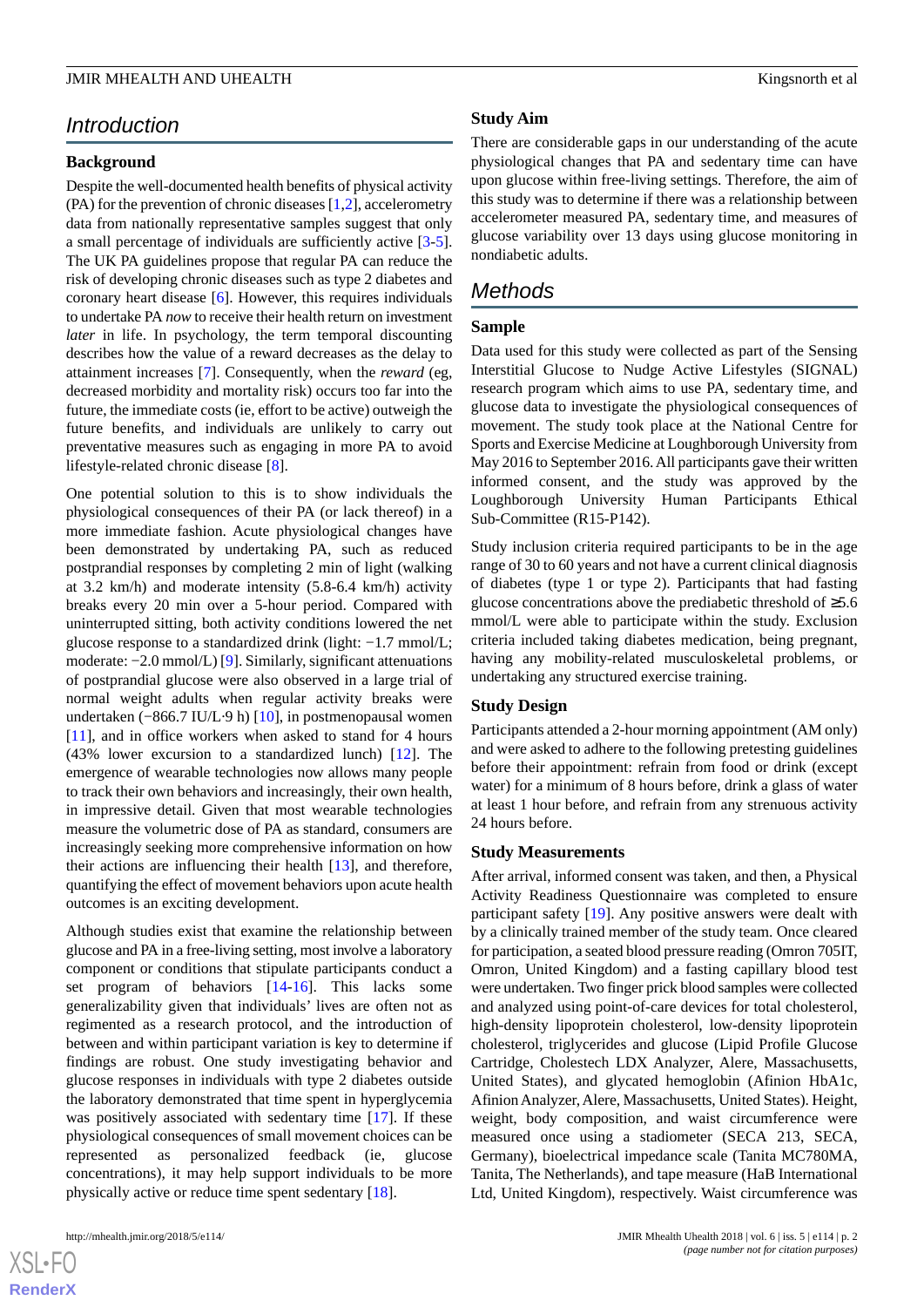measured using the average of two measurements, with a third being conducted if the first two exceeded 3 cm.

It has been demonstrated that the glucose response to PA can be influenced by cardiorespiratory fitness [[20](#page-12-2)]; therefore, fitness assessments in the form of combined left and right hand grip scores (Takeii analogue dynamometer, Takei Scientific Instruments Co, LTD, Japan), quadriceps maximal voluntary contraction (G200 Knee Extension, DAVID Health Solution Ltd., Finland), and sub maximal fitness (modified Canadian Aerobic Fitness Test, mCAFT [\[21](#page-12-3)]) were conducted. After completion of all study profiling measurements, participants were given an accelerometer and glucose monitoring device to wear for 14 days (13 of which were complete days).

#### **Accelerometry**

An ActiGraph accelerometer (wGT3X-BT Monitor, ActiGraph, Pensacola, United States) was fitted around the waist over the right hip (midclavicular line) of each participant. The activity monitor was worn during waking hours only (ie, removed for sleeping) and was only removed if participants engaged in water-based activities (eg, swimming or bathing). All devices were initialized 1 hour into the appointment (day 1) and were given a stop time of midnight on the last day of wear (day 14) to account for any potential issues in deployment. Measurement frequency was set to 100 Hz, and devices were downloaded into 60 second epoch files using ActiLife (ActiGraph) version 6.13.2. Files were processed using KineSoft (KineSoft) version 3.3.80.

Nonwear was defined as 60 seconds of consecutive zeros with allowance of 2 minutes of nonzero interruptions, and a valid day was defined as  $\geq 600$  minutes of valid monitor wear [[4\]](#page-11-15). Counts per minute (CPM) cut-points for vertical axis data were used to define sedentary time (0-99 CPM), light physical activity (100-2019 CPM), and moderate to vigorous physical activity (MVPA; ≥2020 CPM) [\[4](#page-11-15)].

#### **Glucose Monitoring**

A flash glucose monitor (Freestyle Libre, Abbott Laboratories, Illinois, United States), hereon referred to as a glucose monitor, was used to measure glucose concentrations over 14 days. The sensor is attached to the arm via an adhesive patch, and a handheld reader device downloads data from the sensor via near field communication. Interstitial glucose concentrations were captured by the sensor every 15 min and when users scanned the sensor using the handheld device. Other devices require frequent calibration using a capillary blood sample every 4 to 12 hours; however, the Freestyle Libre is factory calibrated and does not require any finger pricks during wear without significant loss of accuracy [\[22](#page-12-4)]. It has also been shown to be accurate in individuals with type 1 and type 2 diabetes against capillary blood measurements, and readings are not affected by body mass index (BMI) or age [[23\]](#page-12-5).

After deployment, a Tegaderm patch (3M, Minnesota, United States) was applied over the sensor to encourage a firm attachment. Additional patches were provided to participants in the event that patches became dirty or peeled off. Manufacturer guidelines specify that the sensor be scanned at least once every 8-hour period to avoid data loss. In this study, participants were asked to scan at least once every 7 hours, and

they could also see their glucose concentrations in real time in an effort to minimize data loss. Missing data were anticipated as participants may sleep over 8 hours; therefore, participants were encouraged to scan before going to sleep and upon waking. If the sensor was removed prematurely (ie, because of an adhesion issue or a sensor error) during the first few days, redeployment took place. However, if >10 days of glucose and accelerometry data were captured, no redeployment took place.

To associate the glucose information captured by the glucose sensor, three measures of glucose variability were used within this study: mean daily glucose, SD of glucose, and mean amplitude of glucose excursions (MAGE). Mean glucose and SD of glucose were indicated as the most common and easily interpreted metrics [\[24](#page-12-6)], and MAGE is considered the gold standard for glucose variability measurement [\[25](#page-12-7)]. Glucose data were downloaded and processed using a semiautomated approach. The glucose reader logged data in two ways: (1) via automatic scans (every 15 min) and (2) via user manual scans (frequency dictated by participants). Only automatic scans were used within these analyses. If any data were missing, a manual adjustment using a user scan data point within  $\pm 3$  min was made, or data were replaced using linear interpolation if below three adjacent data points were missing. Consecutive values ≥90% (86/96) for the day, including both waking and sleeping time, denoted a valid file and was carried forward for analysis. This decision was made to ensure that a true representation of glucose parameters was evaluated against PA. The largest block of data points was then analyzed using EasyGV software (University of Oxford).

#### **Statistical Analyses**

For each participant, up to 13 complete days (cases) were available, as the first and last day were partial days. Days that did not meet the valid day criteria for accelerometry or glucose were deemed a nonvalid day overall. Only participants that had ≥7 coupled valid accelerometry, and glucose days were carried forward into the analyses.

Generalized estimating equations (GEEs) were used to estimate associations between sedentary time, light PA, and MVPA with mean glucose, SD of glucose, and MAGE. The correlation structure was evaluated through modeling changes in the quasi-likelihood under independence model criterion (QIC) value. Both unstructured (does not assume the magnitude of correlation between observations) and autoregressive (assumes a closer relationship between two observations taken closer together) correlation structures were assessed [[26\]](#page-12-8), with the autoregressive structure indicating a better fit for all models because of lower QIC values. Therefore, the autoregressive correlation structure was utilized for all analyses.

Models were calculated univariably and adjusted for age, sex, accelerometer wear time, and percentage body fat. This analysis extended further to investigate whether fitness-related differences existed for the associations between behavior and glycemic variability. Additional GEE analysis was conducted for those individuals who were deemed as having low fitness levels or had fitness levels within the needs improvement, fair, and good health benefit zones of the mCAFT. Individuals were placed within a fitness category based upon their aerobic fitness

```
XS-FO
RenderX
```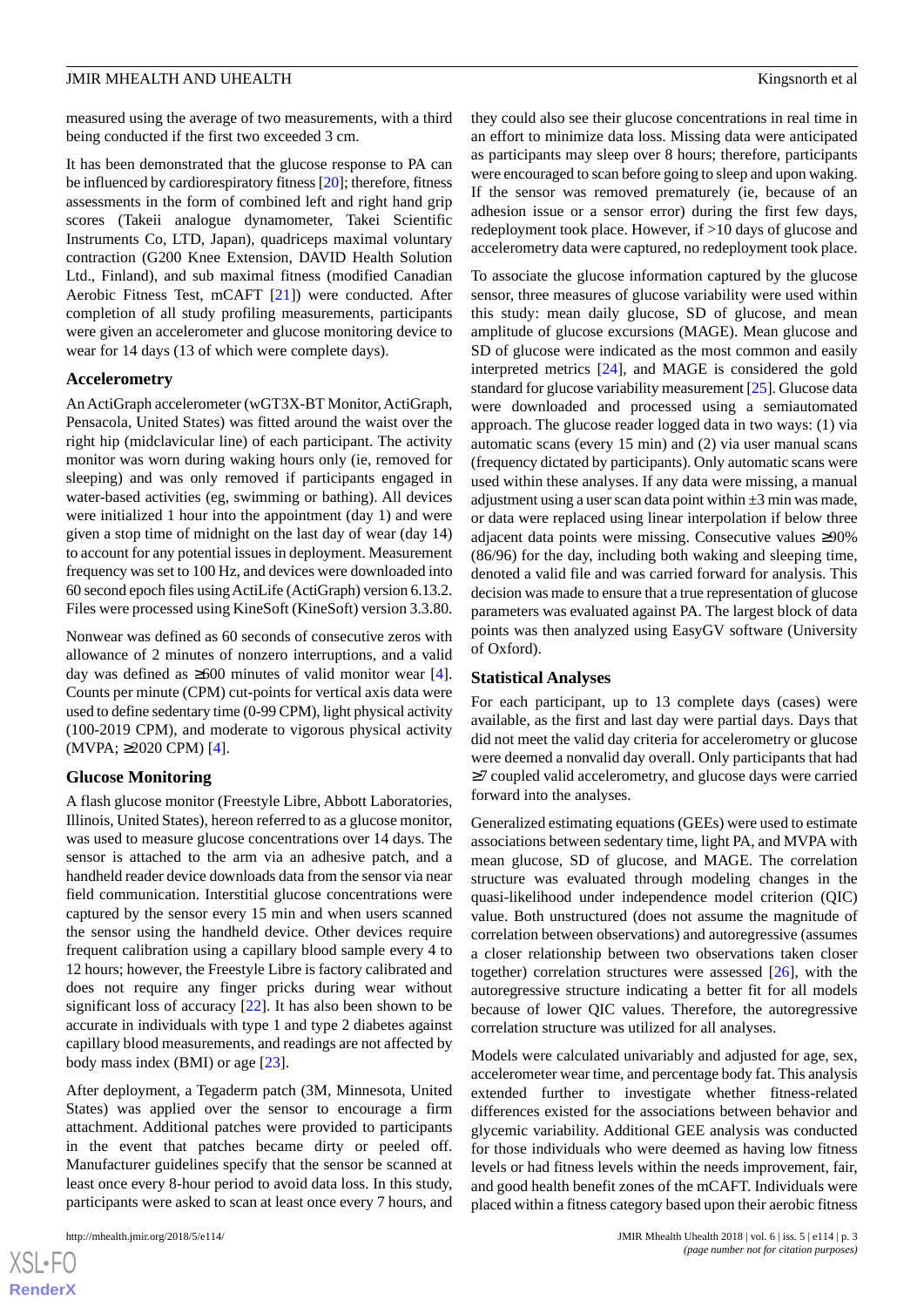score that was derived using the  $O_2$  cost of the final stage they attained and their weight and age [\[27](#page-12-9)]. Wear time adjustment was included within the analyses to account for the variation in the amount of accelerometer wear time. Sensitivity analyses were also run without wear time for all models to investigate the influence of noncompliance on the associations. Although the valid day criterion for this study was ≥600 min, many participants had wear times well above this threshold.

Independent *t*-tests were also conducted to assess if participant characteristics differed between included and excluded participants. Finally, to investigate whether there were significant fitness-related differences in PA behaviors between low fitness and high fitness groups, analysis of covariance (ANCOVA) tests were conducted, adjusted for wear time.

# *Results*

#### **Participant Characteristics**

Of the 84 individuals that expressed interest in the study, 76 were screened, and 36 were deemed ineligible to participate. Eight individuals were not screened as they initially expressed their interest but did not reply to our screening requests. Of those that were eligible, 5 withdrew before participating, leaving 35 participants who participated in the study. Six further individuals did not meet the activity and glucose coupled valid day criteria, and therefore, 29 were carried forward for analysis. The participants were aged 44.9 years (SD 9.1), had a mean BMI of 25.3 kg/m<sup>2</sup>(45%, 13/29 overweight, 14%, 4/29 obese), and predominantly self-reported themselves as white (90%, 26/29).

All participants had fasted blood glucose concentrations <7.0 mmol/L; however, 4 participants had fasted glucose concentrations suggesting prediabetes (ie,  $\geq$ 5.6 mmol/L) [[28\]](#page-12-10). Independent *t*-tests confirmed that there were no significant differences in the participant characteristics (demographics, anthropometrics, cardiometabolic risk factors, or fitness) between those who were included in the analysis and those who were excluded. Compared with a representative sample of Canadian adults that underwent the mCAFT, the average age matched (age range);  $VO<sub>2</sub>$  max difference was 5.7 mg/kg/min greater for the whole sample and split by sex; both males (10.3 mg/kg/min) and females (2.5 mg/kg/min) had a greater average difference in  $VO<sub>2</sub>$  max [\[29](#page-12-11)]. Participant characteristics are presented in [Table 1](#page-5-0).

#### **Device Compliance**

In total, 6 participants had sensors prematurely removed because of sensor error (n=3), perceived discomfort wearing the sensor  $(n=1)$ , or the adhesive failed before the 10-day threshold  $(n=2)$ . Two participants out of the 6 participants did not receive a redeployment as sufficient data were collected. When participants failed to scan the glucose sensor within 8 hours, data were lost from the device, and the next available data point was the first available automatic scan, 8 hours before the latest scan. This often resulted in a temporal drift of the data, and for

this reason, the amount of data points may have been 95 or 97, instead of 96 for a complete file (4 scans per hour). Fortunately, for the 29 participants over 13 days of complete wear, missing data represented only 2.70% (973/36,035) of total data points.

On average, each participant had 34 missing data points over the 13 days, equivalent to 8.5 hours. Two participants accounted for 43.17% of the missing data (420/973 data points), and removing their data reduces the average to 6.75 hours. Only 4 participants had no missing data out of the sample, and an additional 5 had below 2 hours of missing data. An outline of all glucose data processing information is presented in [Table 2](#page-6-0).

Accelerometry compliance was high with 83% (24/29) of the sample achieving 14 valid days (>600 min) of wear. When both the glucose data and the accelerometry data were overlaid to assess joint sensor compliance, the combined valid days was 11.6 (SD 1.5), which demonstrates an overall high level of device compliance.

#### **Associations Between Glycemic Variables and Behavior**

Assumptions of linearity and normally distributed residuals were checked visually using residual and P-P plots, and multicollinearity was assessed using variance inflation factors (VIFs). VIF values were  $\langle 2.7 \rangle$  in all models, which suggested no issues with multicollinearity.

Comparisons between movement behaviors (sedentary time, light activity, and MVPA) and glycemic variables (mean glucose, SD of glucose and MAGE) using GEE analysis for the whole sample is presented within [Tables 3](#page-7-0)-[5](#page-8-0). GEE analysis revealed no significant associations between daily mean glucose, SD of glucose or MAGE with sedentary time, light activity, or MVPA for the whole sample.

An age and sex-adjusted health benefit zone was calculated for all participants using the mCAFT submaximal fitness test results. An analysis was calculated to ascertain the effect of only using participants categorized as having low fitness (needs improvement, fair, and good). GEE results for this lower fitness group are also presented in [Tables 3](#page-7-0)[-5](#page-8-0). Univariable analyses revealed that light activity and MVPA were significantly associated with mean glucose for the low fitness group (*P*=.03; *P*=.001), with sedentary time also significant once wear minutes, age, sex, and percentage body fat were adjusted for (*P*<.001). SD of glucose was positively associated with sedentary time but inversely associated with light activity after adjustment in the low fitness group, with a similar trend occurring for the associations with MAGE.

The results of the sensitivity analyses produced comparable results for the adjusted models; however, sedentary time became nonsignificant without adjusting for accelerometer wear time for mean glucose and SD of glucose within the low fit models. No significant differences were observed for behavioral variables between low and high fitness groups (*P*>.05). [Figure](#page-8-1) [1](#page-8-1) represents daily summaries for behavior (sedentary, light, and MVPA) and MAGE for a typical participant who achieved 13 full valid accelerometer and glucose sensor days of wear.

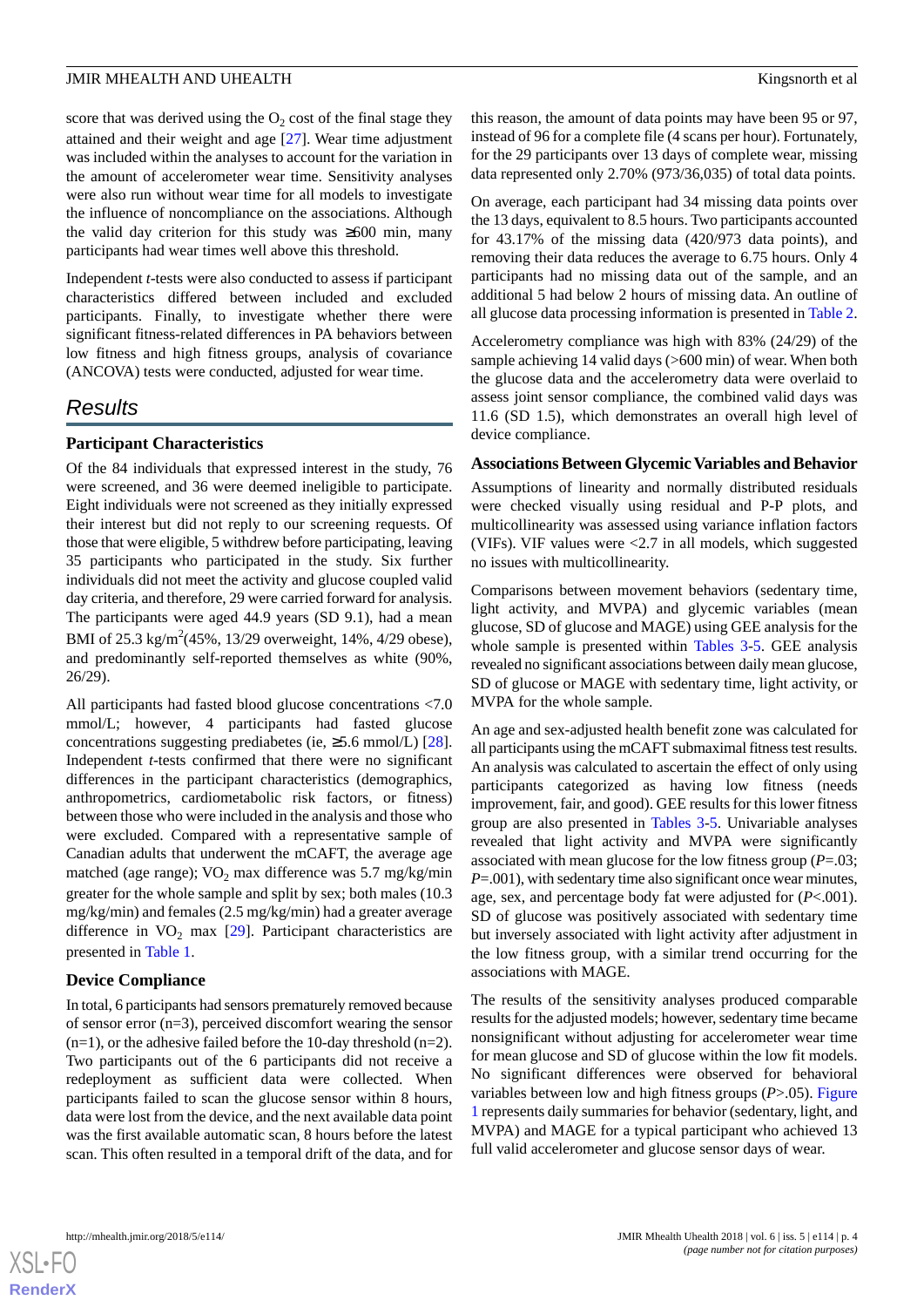# **JMIR MHEALTH AND UHEALTH** Kingsnorth et al

<span id="page-5-0"></span>**Table 1.** Characteristics of the study sample. Valid accelerometry ≥600 min; valid glucose ≥90% (86/96) of daily data points.

| Characteristic                                            | Mean (SD)    | $n$ (%) | Median | Interquartile range |
|-----------------------------------------------------------|--------------|---------|--------|---------------------|
| <b>Demographics</b>                                       |              |         |        |                     |
| Age, years                                                | 44.9 (9.1)   |         | 44.0   | 15.0                |
| Sex, male                                                 |              | 12(41)  |        |                     |
| Ethnicity, white                                          |              | 26(90)  |        |                     |
| Anthropometrics                                           |              |         |        |                     |
| Body fat (%)                                              | 27.0(9.7)    |         | 25.6   | 15.7                |
| BMI <sup>a</sup> (kg/m <sup>2</sup> )                     | 25.3(4.1)    |         | 25.3   | 6.0                 |
| Overweight                                                |              | 13(45)  | -      |                     |
| Obese                                                     |              | 4(14)   |        |                     |
| Waist circumference (cm)                                  | 85.0 (11.2)  |         | 82.9   | 13.2                |
| Cardiometabolic risk factors                              |              |         |        |                     |
| Mean systolic blood pressure (mmHg)                       | 122.4(11.7)  |         | 122.0  | 14.3                |
| Mean diastolic blood pressure (mmHg)                      | 75.6(7.0)    |         | 76.0   | 6.8                 |
| Total cholesterol (mmol/L)                                | 4.7(0.8)     |         | 4.6    | 0.9                 |
| Low-density lipoprotein cholesterol <sup>b</sup> (mmol/L) | 2.9(0.5)     |         | 2.9    | 0.7                 |
| High-density lipoprotein cholesterol (mmol/L)             | 1.5(0.4)     |         | 1.4    | 0.6                 |
| Triglycerides <sup>b</sup> (mmol/L)                       | 0.9(0.2)     |         | 0.9    | 0.4                 |
| Glucose (mmol/L)                                          | 4.9(0.6)     |         | 4.9    | $0.7\,$             |
| Glycated hemoglobin (%)                                   | 5.3(0.4)     |         | 5.3    | 0.5                 |
| Grip strength (combined kg)                               | 71.9 (22.4)  |         | 69.5   | 36.0                |
| Quadriceps maximal voluntary contraction (nm)             | 139.7 (51.8) |         | 132.0  | 66.0                |
| <b>Fitness</b>                                            |              |         |        |                     |
| $VO2 maxc (mL/kg/min)$                                    | 41.4(9.8)    |         | 39.0   | 11.2                |
| <b>Fitness score</b>                                      | 375.1 (84.3) |         | 366.8  | 131.9               |
| Needs improvement                                         |              | 2(7)    |        |                     |
| Fair                                                      |              | 10(34)  |        |                     |
| Good                                                      |              | 4(14)   |        |                     |
| Very good                                                 |              | 7(24)   |        |                     |
| Excellent                                                 |              | 6(21)   |        |                     |
| <b>Behavior</b>                                           |              |         |        |                     |
| Wear time per valid day (min)                             | 895.1 (58.8) |         | 883.8  | 85.4                |
| Sedentary time per valid day (min)                        | 576.4 (67.8) |         | 566.9  | 100.7               |
| Light physical activity per valid day (min)               | 269.1 (59.8) |         | 271.1  | 86.3                |
| $MVPAd$ per valid day (min)                               | 49.6 (29.9)  |         | 42.3   | 35.9                |
| <b>Glucose</b>                                            |              |         |        |                     |
| Mean glucose (mmol/L)                                     | 5.1(0.5)     |         | 5.0    | $0.8\,$             |
| SD of glucose (mmol/L)                                    | 0.9(0.2)     |         | 0.9    | 0.3                 |
| Mean amplitude of glycemic excursions (mmol/L)            | 2.4(0.6)     |         | 2.3    | $1.0\,$             |
| Number of valid days                                      |              |         |        |                     |
| Valid accelerometry days                                  | 13.8(0.6)    |         | 14.0   | $0.0\,$             |
| $12\,$                                                    |              | 2(7)    |        |                     |

[XSL](http://www.w3.org/Style/XSL)•FO **[RenderX](http://www.renderx.com/)**

http://mhealth.jmir.org/2018/5/e114/ JMIR Mhealth Uhealth 2018 | vol. 6 | iss. 5 | e114 | p. 5 *(page number not for citation purposes)*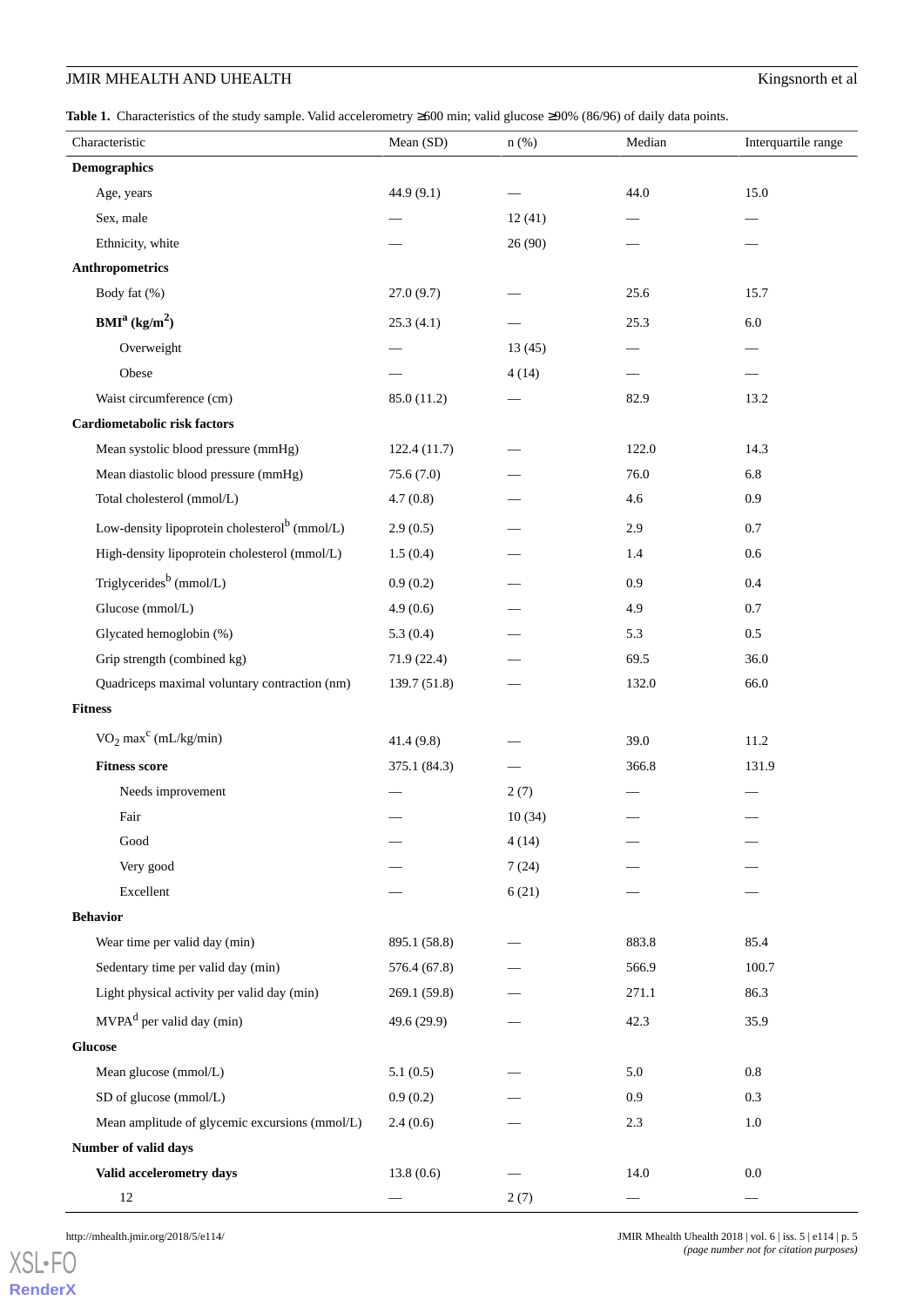### **JMIR MHEALTH AND UHEALTH Kingsnorth et al**

| Characteristic                           | Mean (SD) | $n$ (%) | Median | Interquartile range |
|------------------------------------------|-----------|---------|--------|---------------------|
| 13                                       |           | 3(10)   |        |                     |
| $14\,$                                   |           | 24(83)  |        |                     |
| Valid glucose monitoring days (n)        | 11.7(1.5) |         | 12.0   | 2.0                 |
| $\overline{7}$                           |           | 1(3)    |        |                     |
| 8                                        |           | 1(3)    |        |                     |
| $10\,$                                   |           | 2(7)    |        |                     |
| 11                                       |           | 7(24)   |        |                     |
| $12\,$                                   |           | 8(28)   |        |                     |
| 13                                       |           | 10(35)  |        |                     |
| Overall valid combined analysis days (n) | 11.6(1.5) |         | 12.0   | 2.0                 |
| $\overline{7}$                           |           | 1(3)    |        |                     |
| $\,8\,$                                  |           | 1(3)    |        |                     |
| $10\,$                                   |           | 2(7)    |        |                     |
| 11                                       |           | 8(28)   |        |                     |
| 12                                       |           | 8(28)   |        |                     |
| 13                                       |           | 9(31)   |        |                     |

<sup>a</sup>BMI: body mass index.

 ${}^{b}$ VO<sub>2</sub> max=32.0 + (16.0 x VO<sub>2</sub>[L/min]) – [0.24 x Age] – [0.17 x weight (kg]) [[21](#page-12-3)].

<span id="page-6-0"></span> $c_{n=28}$ .

<sup>d</sup>MVPA: moderate to vigorous physical activity.

**Table 2.** Glucose data processing details. Due to the way the sensor was deployed, data processing information was calculated using full days only (days 2-13) and sensor information refers to the whole monitoring period. The maximum number of points per day was 96. Replaced values were taken from user scans if ±3 minutes; data points were interpolated if ≤2 adjacent values were missing; missing values represent data points not replaced or interpolated; if a sensor was not redeployed, data were treated as missing.

| Data processing characteristics                   | $n$ (%)    |
|---------------------------------------------------|------------|
| Average available data points per day             | 93 (97)    |
| Average largest continuous block of data          | 91 (95)    |
| Average number of valid days                      | 12 (92)    |
| Total data points replaced                        | 28(0.08)   |
| Total data points interpolated                    | 58 (0.16)  |
| Total missing values not replaced or interpolated | 973 (2.70) |

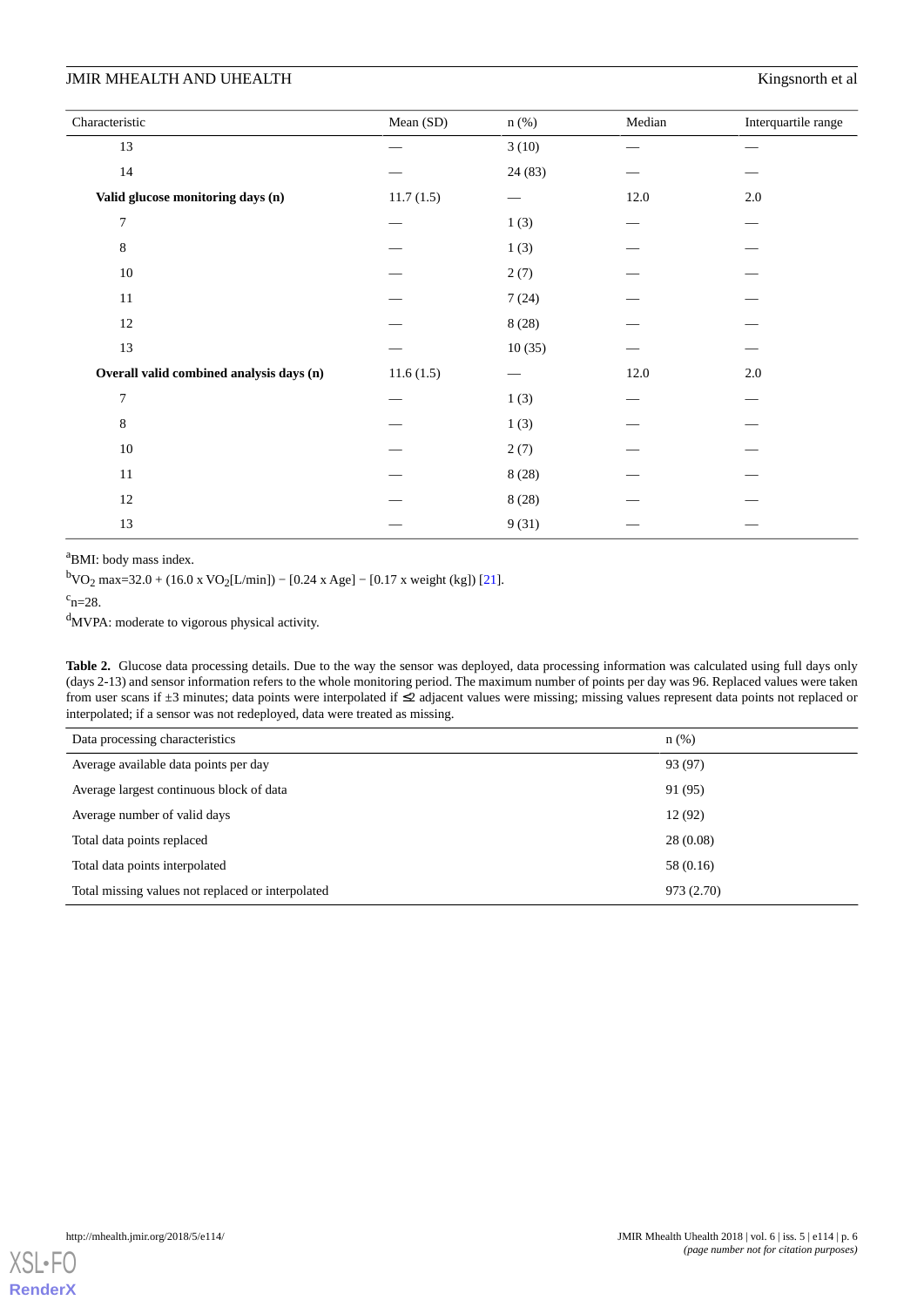# JMIR MHEALTH AND UHEALTH **Kingsnorth** et al

<span id="page-7-0"></span>**Table 3.** Associations between physical activity and mean glucose for the whole sample and for the low fitness group. Model one represents a univariable association, and model two is adjusted for wear minutes, age, sex, and percentage body fat.

| Models                        | Mean glucose, beta (95% CI)                                    | $P$ value            |
|-------------------------------|----------------------------------------------------------------|----------------------|
| <b>Model one</b>              |                                                                |                      |
| Sedentary minutes all         | $0.00006 (-0.00018 \text{ to } 0.00030)$                       | .63                  |
| Light minutes all             | $-0.00005$ ( $-0.00040$ to 0.00029)                            | .76                  |
| MVPA <sup>a</sup> minutes all | $-0.00053$ ( $-0.00128$ to 0.00023)                            | .17                  |
| Sedentary minutes low fit     | $0.00016 (-0.00011$ to $0.00043$ )                             | .25                  |
| Light minutes low fit         | $-0.00042^b$ (-0.00080 to $-0.00004^b$ )                       | .03 <sup>b</sup>     |
| MVPA minutes low fit          | $-0.00160^b$ ( $-0.00255^b$ to $-0.00064^b$ )                  | .001 $^{\rm b}$      |
| Model two                     |                                                                |                      |
| Sedentary minutes all         | $0.00019 (-0.00018 \text{ to } 0.00055)$                       | .32                  |
| Light minutes all             | $-0.00005$ ( $-0.00041$ to 0.00031)                            | .77                  |
| MVPA minutes all              | $-0.00053$ ( $-0.00127$ to 0.00022)                            | .17                  |
| Sedentary minutes low fit     | $(0.00067^b)(0.00030^b)$ to $(0.00103^b)$                      | $<.001$ <sup>b</sup> |
| Light minutes low fit         | $-0.00042^b$ ( $-0.00078^b$ to $-0.00006^b$ )                  | .02 <sup>b</sup>     |
| MVPA minutes low fit          | $-0.00154^b$ (-0.00250 <sup>b</sup> to -0.00058 <sup>b</sup> ) | .002 <sup>b</sup>    |

<sup>a</sup>MVPA: moderate to physical activity.

<sup>b</sup>Significant results.

**Table 4.** Associations between physical activity and SD of glucose for the whole sample and for the low fitness group. Model one represents a univariable association, and model two is adjusted for wear minutes, age, sex, and percentage body fat.

| Models                        | SD of glucose, beta (95% CI)                                   | $P$ value             |
|-------------------------------|----------------------------------------------------------------|-----------------------|
| <b>Model one</b>              |                                                                |                       |
| Sedentary minutes all         | $0.00005 (-0.00021 \text{ to } 0.00030)$                       | .73                   |
| Light minutes all             | $-0.00019$ ( $-0.00058$ to 0.00020)                            | .33                   |
| MVPA <sup>a</sup> minutes all | $0.00008 (-0.00043 \text{ to } 0.00059)$                       | .76                   |
| Sedentary minutes low fit     | $0.00017 (-0.00024 \text{ to } 0.00057)$                       | .42                   |
| Light minutes low fit         | $-0.00046^b$ (-0.00090 <sup>b</sup> to -0.00002 <sup>b</sup> ) | .04 <sup>b</sup>      |
| MVPA minutes low fit          | $-0.00040$ ( $-0.00146$ to 0.00066)                            | .46                   |
| <b>Model two</b>              |                                                                |                       |
| Sedentary minutes all         | $0.00018 (-0.00015 \text{ to } 0.00051)$                       | .29                   |
| Light minutes all             | $-0.00025$ ( $-0.00063$ to 0.00012)                            | .19                   |
| MVPA minutes all              | $0.00012 (-0.00036 \text{ to } 0.00059)$                       | .62                   |
| Sedentary minutes low fit     | $(0.00059^b)(0.00037^b)$ to $(0.00081^b)$                      | $< .001$ <sup>b</sup> |
| Light minutes low fit         | $-0.00062^b$ ( $-0.00085^b$ to $-0.00039^b$ )                  | $<.001$ <sup>b</sup>  |
| MVPA minutes low fit          | $-0.00044$ ( $-0.00130$ to 0.00041)                            | .31                   |

<sup>a</sup>MVPA: moderate to physical activity. <sup>b</sup>Significant results.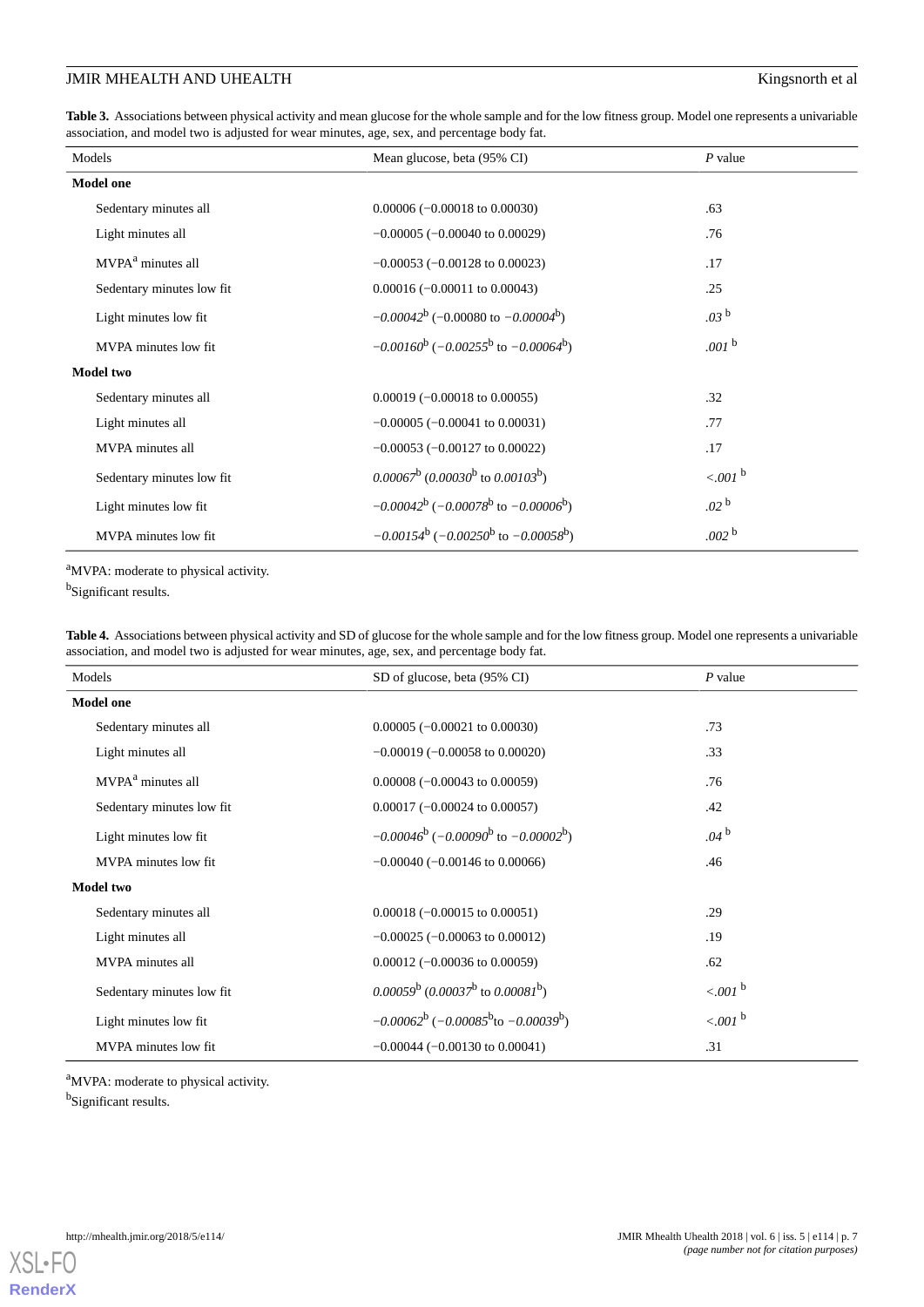#### JMIR MHEALTH AND UHEALTH **EXECUTE 1** and the state of the state of the state of the state of the state of the state of the state of the state of the state of the state of the state of the state of the state of the state of

<span id="page-8-0"></span>**Table 5.** Associations between physical activity and mean amplitude of glycemic excursions for the whole sample and for the low fitness group. Model one represents a univariable association, and model two is adjusted for wear minutes, age, sex, and percentage body fat.

| Models                        | Mean amplitude of glycemic excursions, beta (95% CI) | $P$ value             |
|-------------------------------|------------------------------------------------------|-----------------------|
| <b>Model one</b>              |                                                      |                       |
| Sedentary minutes all         | $0.00035 (-0.00053$ to $0.00123)$                    | .44                   |
| Light minutes all             | $-0.00079$ ( $-0.00204$ to 0.00046)                  | .22                   |
| MVPA <sup>a</sup> minutes all | $-0.00008$ ( $-0.00173$ to 0.00157)                  | .93                   |
| Sedentary minutes low fit     | $0.00074 (-0.00073$ to $0.00221)$                    | .33                   |
| Light minutes low fit.        | $-0.00156^b$ ( $-0.00291^b$ to $-0.00022^b$ )        | .02 <sup>b</sup>      |
| MVPA minutes low fit.         | $-0.00076$ ( $-0.00492$ to 0.00341)                  | .72                   |
| <b>Model two</b>              |                                                      |                       |
| Sedentary minutes all         | $0.00088 (-0.00023$ to $0.00199)$                    | .12                   |
| Light minutes all             | $-0.00107$ ( $-0.00232$ to 0.00018)                  | .09                   |
| MVPA minutes all              | $0.00004 (-0.00155$ to $0.00162$ )                   | .96                   |
| Sedentary minutes low fit     | $(0.00202^b)(0.00131^b)$ to $(0.00273^b)$            | $< .001$ <sup>b</sup> |
| Light minutes low fit         | $-0.00216^b$ ( $-0.00285^b$ to $-0.00146^b$ )        | $<.001$ <sup>b</sup>  |
| MVPA minutes low fit          | $-0.00130$ ( $-0.00429$ to 0.00169)                  | .39                   |

<span id="page-8-1"></span><sup>a</sup>MVPA: moderate to physical activity.

<sup>b</sup>Significant results.

Figure 1. Minutes of sedentary, light, moderate to vigorous physical activity (MVPA) and mean amplitude of glycemic excursions (MAGE) over 13 days. Days 1 and 15 were half days and were omitted as there was insufficient data. The data represent a randomly selected female participant presenting low fitness.



# *Discussion*

#### **Principal Findings**

Using accelerometer-measured PA and sedentary time, this study revealed an observable relationship between movement behaviors and glycemic variability, but only for those presenting lower fitness. The notion that lower fitness individuals can gain greater glycemic benefits from being more physically active is

[XSL](http://www.w3.org/Style/XSL)•FO **[RenderX](http://www.renderx.com/)**

supported by previous experimental research that assessed glycemic responses after implementing light activity breaks [[20\]](#page-12-2). In that particular study, individuals with lower cardiorespiratory fitness gained more favorable glucose responses compared with being sedentary, leading the authors to conclude that those with lower fitness levels may have the most to gain from replacing sedentary time with PA [[20\]](#page-12-2). Additionally, when modeling the substitution of sedentary time for either light activity or MVPA, those with lower fitness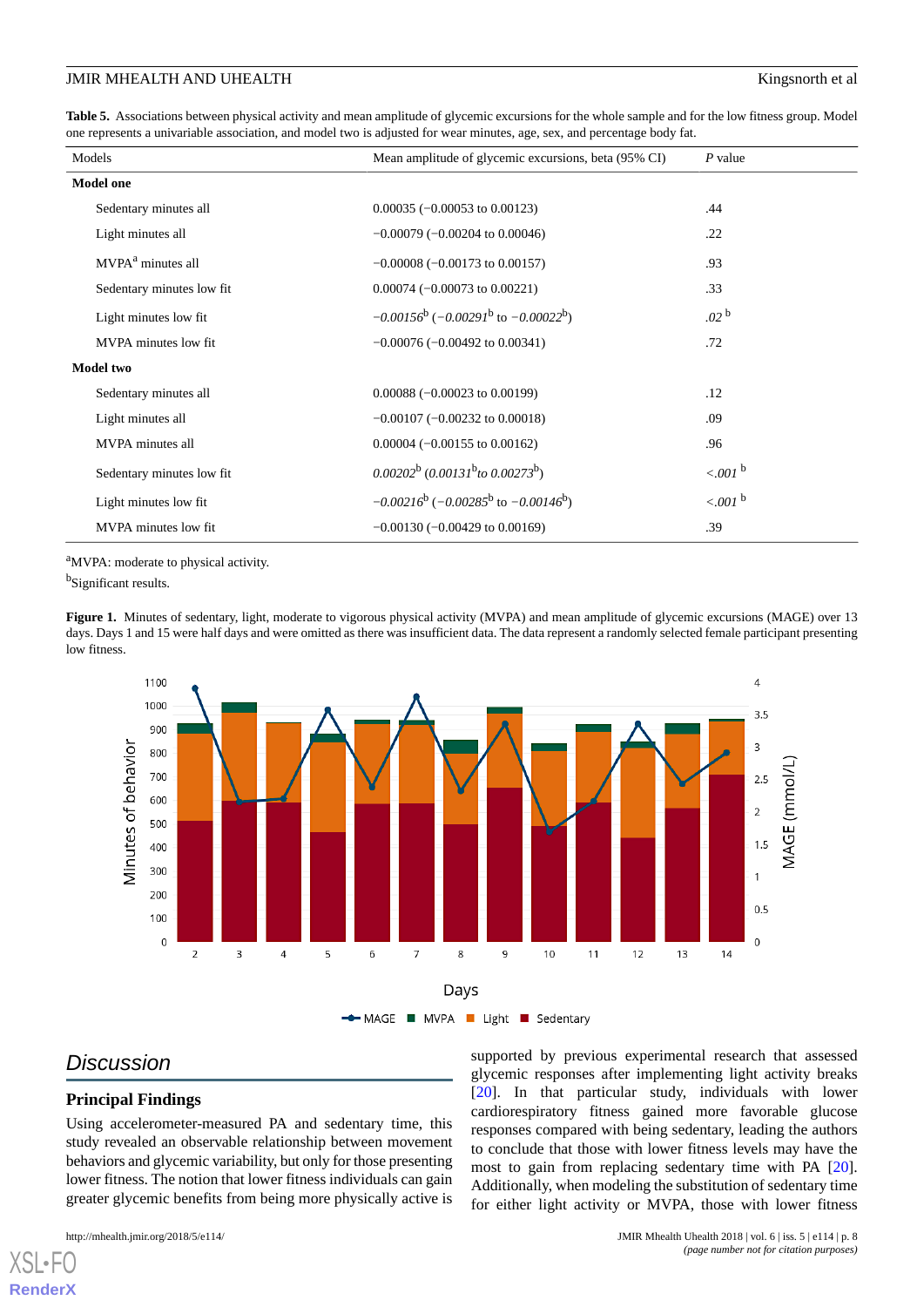(women <32 and men <35 ml/kg/min) and higher glucose ( $\geq 6.1$ ) mmol/L) have been shown to benefit more than high fitness participants, even after adjustment for sex, age, educational level, smoking, and psychosocial stress [[30\]](#page-12-12). These findings appear to support the hypothesis that although those with lower fitness may see daily differences in their glucose concentrations as a result of PA, those with higher fitness may keep their glucose concentrations within healthy ranges as a result of physiological adaptions, such as changes in insulin sensitivity [[31](#page-12-13)[,32](#page-12-14)].

Being physically active, especially after meals, is associated with a blunted glucose response as a result of the body using the supply of glucose already in the blood stream [[33\]](#page-12-15). This may partly explain the observed inverse relationship between light activity and glucose variability in this study. Giving behavioral context to the magnitudes of the associations, if sedentary time is increased by 60 min, representing the duration of an average TV show, mean glucose could rise by 0.04 mmol/L for lower fitness individuals. Alternatively, increasing MVPA by 60 min per day could decrease mean glucose by 0.09 mmol/L, which is greater than the daily mean glucose fluctuations of 0.02 mmol/L of the low fit sample. Additionally, conducting 60 min of light activity could also decrease MAGE by 0.13 mmol/L, which represents 9% of average MAGE values  $(1.4 \text{ mmol/L})$  for a healthy white individual  $[34]$  $[34]$ . Over time, regularly engaging in PA may result in favorable changes to the glucose profile by blunting the glucose response or by initiating a faster return to normal levels (or euglycemia). Although sedentary time and light activity were associated with MAGE, no significant association was found with MVPA. Due to the 95% CIs being comparatively larger than the CIs for both sedentary and light activity, larger samples may be required to decrease the level of error for MVPA.

SD of glucose was associated with both sedentary time and light activity minutes in the low fitness group. Describing the spread around the mean, the average daily deviations were −0.0102 and −0.0001 mmol/L for both the low and high fit participants, respectively. Demonstrating a very low level of daily deviation in this study, SD of glucose may not be a viable marker of glycemic control within nondiabetics and/or populations presenting large fluctuations in glucose concentrations. Nevertheless, larger, more controlled samples would be needed to determine if this measure of glucose variability may be more beneficial in populations experiencing fluctuating glucose (higher SD of glucose); for example, individuals with prediabetes or type 2 diabetes.

It has been acknowledged that the relationship between behavior and glucose variability is complex and may differ depending on the amount of data captured, which is a product of sensor wear. Although the threshold for valid glucose data was set at ≥90% (86/96) of daily values, accelerometer wear time was set at ≥600 min in line with previous studies assessing habitual PA. Although most days comfortably exceeded the valid day threshold, there is some variation in the amount of wear. Indeed, the sensitivity analyses revealed that when wear time was removed from the low fitness models, the associations between sedentary time and mean glucose and SD of glucose became nonsignificant. Indicating that any difference in monitor wear

 $XSJ \cdot F$ **[RenderX](http://www.renderx.com/)** largely influences the accrual of sedentary time, it is therefore important to investigate the influence of wear time when calculating physiological-behavioral models. Nevertheless, it is unknown whether reductions in wear are because of intentional device removal or extended periods of sleep duration. If the reason is the former, it would have important implications for the associations with acute health outcomes such as glucose.

For instance, [Figure 1](#page-8-1) from day 6 to day 7 illustrates a small difference in wear of 3 min but an increase in MAGE (day 6=2.39 mmol/L, day 7=3.78 mmol/L). It is hard to determine why the increase has been brought about in this instance and whether it is because of activity not captured by the accelerometer despite high wear across both days (day 6=944 min, day 7=941 min). Although wear time was adjusted for within the analyses, if it is imperative for individuals to wear the devices during *all* waking hours to show activity-related declines in glucose, then participant adherence may be challenging, given traditional wearable monitors can accrue steps intermittently, but still sum up to a goal at the end of the day. As a result, encouraging the deployment of 24-hour monitoring may help minimize the influence of missing data because of nonwear.

The data presented in this study provide evidence of the existence of an observable, acute stimulus-response model of increased PA that may yield measured changes in daily summaries of glycemic variability. If this information could be displayed in real time to users as actionable feedback, it may help support individuals to link together action (behavior) with the physiological consequence of their actions (health) [[13\]](#page-11-11). Future research should focus on providing this feedback to users to observe how people respond (ie, do they change their behavior having seen their behavioral and physiological feedback?). However, scientists should not fall into the trap of more data being better by default; the information must be comprehended in a way that motivates action by the user that can be sustained [[35\]](#page-12-17).

Using glucose information in real time or at a bout level could further increase the potency of the feedback and also reduce the rate of temporal discounting. Although receiving real-time glucose feedback is potentially a richer feedback source than daily summaries, the physiological responses to movement behaviors are not necessarily routinely predictable. For instance, if a bout of PA is initiated, interrupted, and then recommenced, any change in glucose cannot be solely attributed to the first or second bout. This type of analysis would require highly complex computational algorithms, as the processing pipeline would need to consider, among others, the following issues:

- Behavior bout duration: what duration is considered a bout and can the bout be interrupted?
- Duration of the bout effect: how long does the increase or decrease in glucose last and can it be modified by behavior of a specific intensity?
- Sedentary time or PA: how does historical hourly, daily, or weekly movement behaviors influence the bout duration and effect?
- Glucose concentrations: how do historical glucose concentrations influence future concentrations?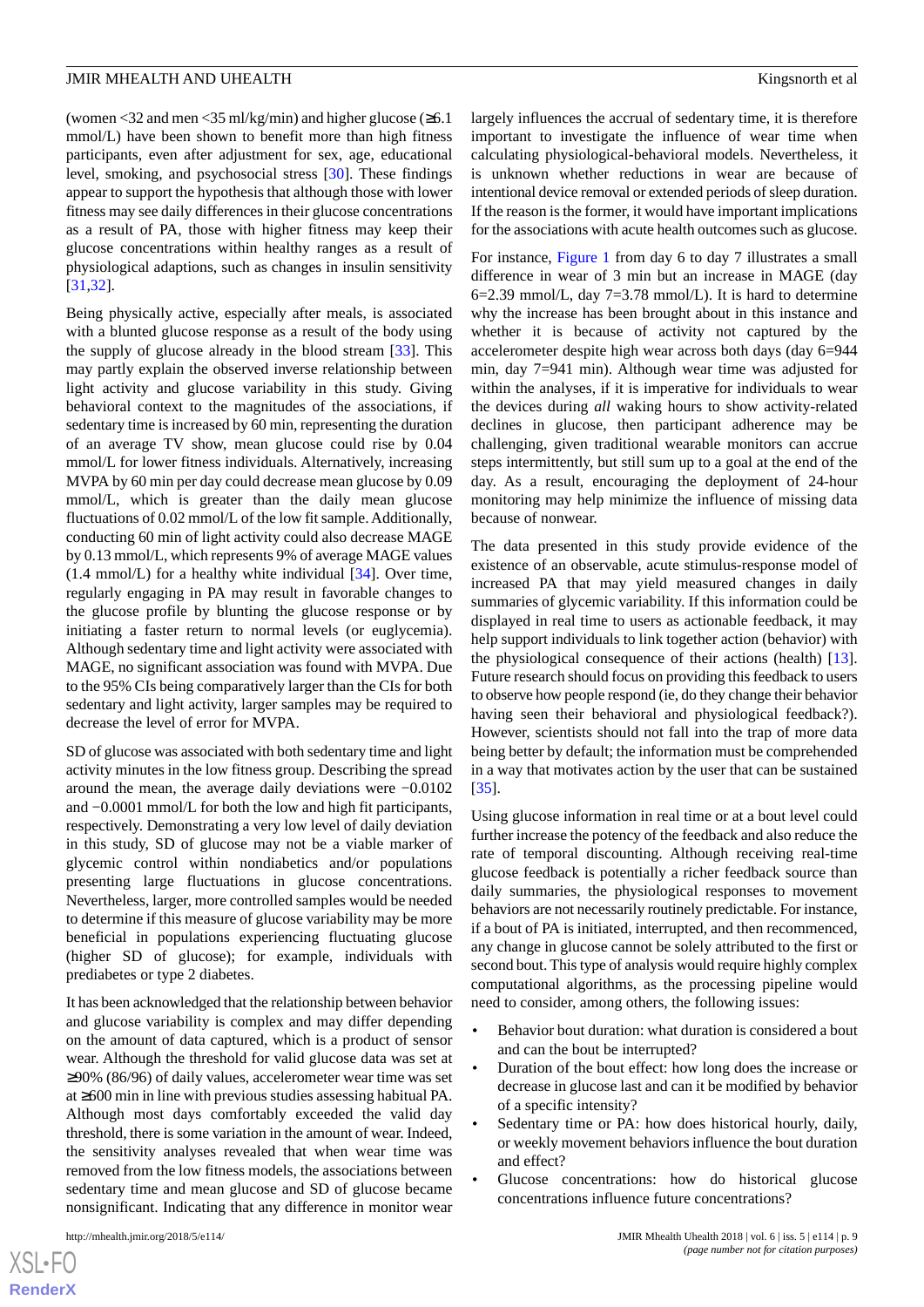User characteristics: how do characteristics such as type 2 diabetes risk, fitness, sex, and age modify the associations?

Although there are clearly challenges to overcome, the innovative practice of providing people with daily actionable insights related to the physiological consequences of being more physically active (and/or less sedentary) may act as a potent driver for lifestyle behavior change. Scientists that have an interest within this area of research will be boosted by the new High-level global Commission on Noncommunicable Diseases that urges "...new approaches and action on a dramatically different scale if we are to stop people dying unnecessarily from noncommunicable diseases" [[36\]](#page-12-18). These sentiments certainly resonate with the National Health Service Digital data and information strategy given its mission "…to empower the health and care system to be intelligent in the way it uses data and information to drive improvements in health and care, by delivering world class data and analytics services through the highest level of skills, expertise, tools, techniques and technology" [\[37](#page-12-19)].

#### **Limitations**

This study is one of the first to investigate glycemic variability and PA behaviors using objective monitoring technologies in a free-living setting over an extended period of wear (13 complete days); however, there are a number of limitations that must be discussed.

The small number of participants within this study was chosen to balance feasibility and cost, although the participant pool could be considered homogenous (University location and ethnicity). Due to the lack of dietary information, which is a significant glucose input mechanism, the estimates should be interpreted cautiously given that dietary intake will likely have influenced magnitudes observed. Food diary information (pen and paper format) was collected for 4 days from second day of deployment. That said, the information was deemed unreliable because of the amount of missing food entries from the diaries and coding database. Self-reported dietary diaries have previously been called into question [\[38](#page-12-20)], and although the conclusions of Archer and Blair could be considered too far-reaching [\[39](#page-12-21)], alternative methods of food collection should be utilized in the future as it has suggested that self-reported methods should not be used for measures of energy intake [[40\]](#page-13-0).

The mCAFT was chosen because of its submaximal nature and the ease of the stepping modality and thus, its successful use in population public health research. That said, the gradings of the progressive stages are not as finely tuned as could be achieved when using a gas analysis system to quantify  $VO<sub>2</sub>$  peak.

Additionally, menstrual status was not captured, which has been shown to influence postprandial but not fasting concentrations of glucose [[41\]](#page-13-1); therefore, menstruation would need to be adequately modeled in future studies to assess the implications for wearable glucose monitoring interventions, especially those that utilize the Freestyle Libre as interventions may span multiple weeks.

Sedentary time was measured using count-based accelerometry, which has the limitation of not detecting specific postural changes [\[42](#page-13-2)] and is instead measuring *stationary* behavior (lying, reclining, sitting, or standing with no ambulation) [[43\]](#page-13-3). Similarly, the choice of cut-points can influence the data [\[44](#page-13-4)] and should therefore be taken into account when drawing conclusions. The valid day criterion for glucose data was chosen to be conservative but has not been validated. More work is required to ascertain what level of missing data is acceptable and does not introduce an unacceptable level of variability.

This study faced glucose sensor deployment issues and missing data. Coupled with the invasiveness and recurring costs of glucose monitoring, there are a number of hurdles that researchers need to be aware of when using such devices in research. Additionally, as one of the first studies utilizing physiological feedback, we are unable to determine whether the information given back to the participants had any influence on the direction of glucose and/or movement behaviors. Although most continuous glucose monitoring validation studies (including the Freestyle Libre) have been predominately conducted on individuals diagnosed with diabetes, studies conducted in small samples of Japanese adults suggest that the Freestyle Libre may overestimate glucose levels in response to an isolated meal load [\[45](#page-13-5),[46](#page-13-6)]. Nevertheless, as all measurements from one study fell within zones A and B of the Parkes error grid, further investigation using larger samples are required to confirm the extent of the overestimation. Further analysis and alternative glucose monitoring technologies and future iterations of devices could perhaps ameliorate these hurdles.

#### **Conclusions**

This study demonstrates that there are both positive and inverse associations between accelerometry-derived behavioral and glycemic variability within a small sample of white, middle-aged, low fitness adults living without a clinical diagnosis of diabetes. Future research should expand on these findings within populations who may exhibit greater variability. Investigations should also be conducted to ascertain if bout-related information can be extracted, to assess whether this data could be used to educate and influence lifestyle behaviors.

#### **Acknowledgments**

This work was funded in part by philanthropic support received from the late Dr the Honourable David Saul. The authors also acknowledge support from the National Institute for Health Research (NIHR) Leicester Biomedical Research Centre, which is a partnership between University Hospitals of Leicester National Health Service (NHS) Trust, Loughborough University and the University of Leicester, and the NIHR Collaboration for Leadership in Applied Health Research and Care East Midlands. The funders had no role in the design, analysis, or writing of this paper. The views expressed in this publication are those of the author(s) and not necessarily those of the NHS, the NIHR Leicester BRC, or the Department of Health.

 $XS$  $\cdot$ FC **[RenderX](http://www.renderx.com/)**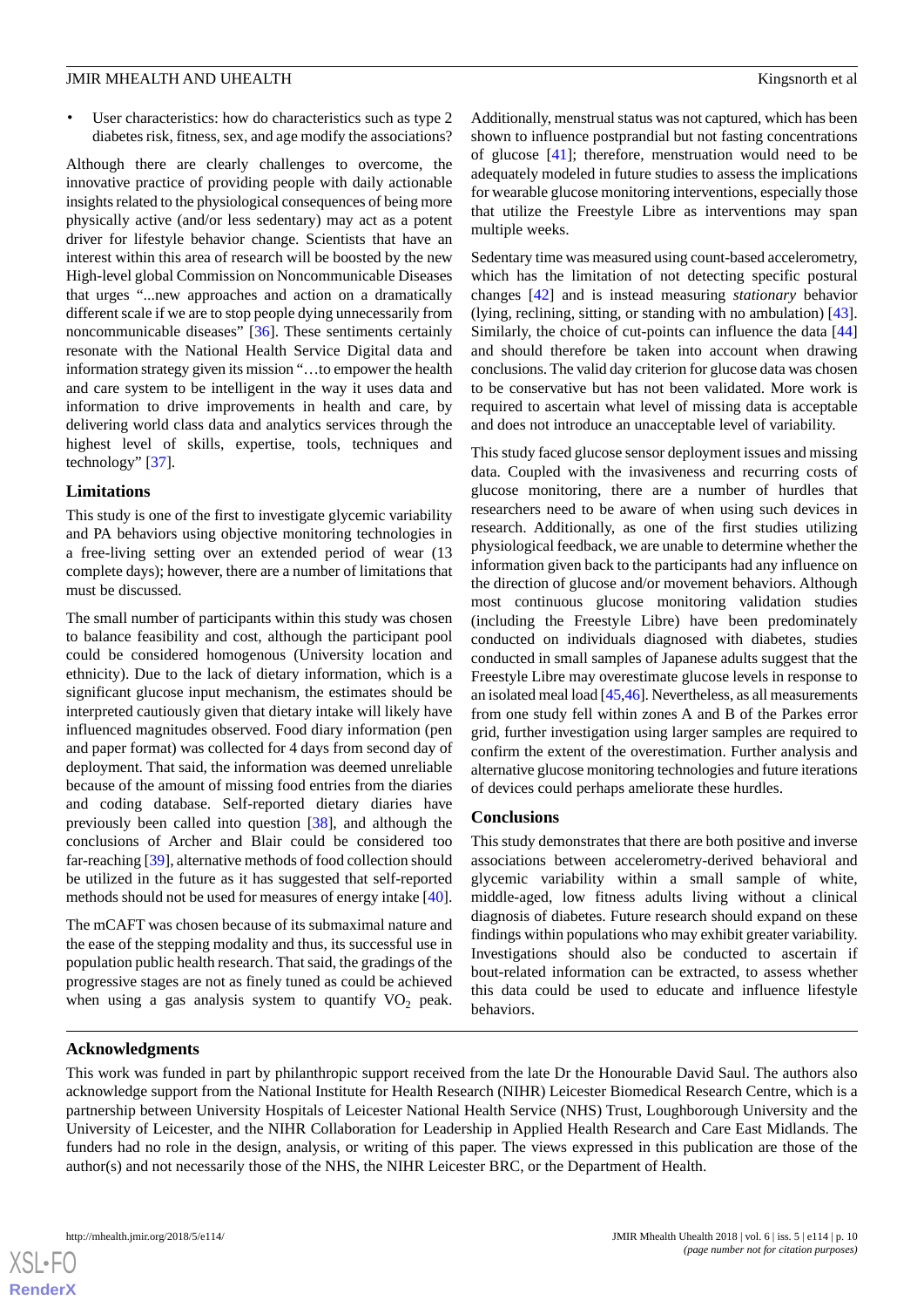The authors also thank all the participants for taking part in this study. The authors would also like to thank Dr Ruth Trethewey (School of Sport, Exercise and Health Sciences, Loughborough University) for her assistance with data collection.

#### **Authors' Contributions**

All authors have contributed to the design of the work, acquisition, and analysis plan. APK, MEW, JPS, LBS, and DWE have been involved in drafting the work or revising it critically for important intellectual content. APK is the guarantor of this work and is responsible for the content within this paper.

#### **Conflicts of Interest**

None declared.

#### <span id="page-11-0"></span>**References**

- <span id="page-11-1"></span>1. Warburton DE, Nicol CW, Bredin SS. Health benefits of physical activity: the evidence. CMAJ 2006 Mar 14;174(6):801-809 [[FREE Full text](http://www.cmaj.ca/cgi/pmidlookup?view=long&pmid=16534088)] [doi: [10.1503/cmaj.051351\]](http://dx.doi.org/10.1503/cmaj.051351) [Medline: [16534088](http://www.ncbi.nlm.nih.gov/entrez/query.fcgi?cmd=Retrieve&db=PubMed&list_uids=16534088&dopt=Abstract)]
- <span id="page-11-2"></span>2. Booth FW, Roberts CK, Thyfault JP, Ruegsegger GN, Toedebusch RG. Role of inactivity in chronic diseases: evolutionary insight and pathophysiological mechanisms. Physiol Rev 2017 Oct 01:97(4):1351-1402. [doi: [10.1152/physrev.00019.2016\]](http://dx.doi.org/10.1152/physrev.00019.2016) [Medline: [28814614](http://www.ncbi.nlm.nih.gov/entrez/query.fcgi?cmd=Retrieve&db=PubMed&list_uids=28814614&dopt=Abstract)]
- <span id="page-11-15"></span>3. Craig R, Mindell J, Hirani V. The Health and Social Care Information Centre. 2009. Health Survey for England - 2008: Physical activity and fitness URL[:http://digital.nhs.uk/catalogue/PUB00430](http://digital.nhs.uk/catalogue/PUB00430) [accessed 2018-04-09] [\[WebCite Cache ID](http://www.webcitation.org/
                                            6yYGdthvv) [6yYGdthvv\]](http://www.webcitation.org/
                                            6yYGdthvv)
- <span id="page-11-3"></span>4. Troiano RP, Berrigan D, Dodd KW, Mâsse LC, Tilert T, McDowell M. Physical activity in the United States measured by accelerometer. Med Sci Sports Exerc 2008 Jan;40(1):181-188. [doi: [10.1249/mss.0b013e31815a51b3\]](http://dx.doi.org/10.1249/mss.0b013e31815a51b3) [Medline: [18091006\]](http://www.ncbi.nlm.nih.gov/entrez/query.fcgi?cmd=Retrieve&db=PubMed&list_uids=18091006&dopt=Abstract)
- <span id="page-11-4"></span>5. Colley RC, Garriguet D, Janssen I, Craig CL, Clarke J, Tremblay MS. Physical activity of Canadian adults: accelerometer results from the 2007 to 2009 Canadian Health Measures Survey. Health Rep 2011 Mar; 22(1): 7-14 [\[FREE Full text](http://www.statcan.gc.ca/pub/82-003-x/2011001/article/11396-eng.pdf)] [Medline: [21510585](http://www.ncbi.nlm.nih.gov/entrez/query.fcgi?cmd=Retrieve&db=PubMed&list_uids=21510585&dopt=Abstract)]
- <span id="page-11-5"></span>6. Department of Health and Social Care. 2011. Start active, stay active: report on physical activity in the UK URL: https:/ [/www.gov.uk/government/publications/](https://www.gov.uk/government/publications/start-active-stay-active-a-report-on-physical-activity-from-the-four-home-countries-chief-medical-officers) [start-active-stay-active-a-report-on-physical-activity-from-the-four-home-countries-chief-medical-officers](https://www.gov.uk/government/publications/start-active-stay-active-a-report-on-physical-activity-from-the-four-home-countries-chief-medical-officers) [accessed 2018-04-09] [\[WebCite Cache ID 6yYH8vNLr](http://www.webcitation.org/
                                            6yYH8vNLr)]
- <span id="page-11-7"></span><span id="page-11-6"></span>7. Green L, Myerson J, Lichtman D, Rosen S, Fry A. Temporal discounting in choice between delayed rewards: the role of age and income. Psychol Aging 1996 Mar;11(1):79-84. [Medline: [8726373](http://www.ncbi.nlm.nih.gov/entrez/query.fcgi?cmd=Retrieve&db=PubMed&list_uids=8726373&dopt=Abstract)]
- <span id="page-11-8"></span>8. Chapman GB, Elstein AS. Valuing the future: temporal discounting of health and money. Med Decis Making 1995;15(4):373-386. [doi: [10.1177/0272989X9501500408\]](http://dx.doi.org/10.1177/0272989X9501500408) [Medline: [8544681\]](http://www.ncbi.nlm.nih.gov/entrez/query.fcgi?cmd=Retrieve&db=PubMed&list_uids=8544681&dopt=Abstract)
- <span id="page-11-9"></span>9. Dunstan DW, Kingwell BA, Larsen R, Healy GN, Cerin E, Hamilton MT, et al. Breaking up prolonged sitting reduces postprandial glucose and insulin responses. Diabetes Care 2012 May;35(5):976-983 [\[FREE Full text\]](http://europepmc.org/abstract/MED/22374636) [doi: [10.2337/dc11-1931\]](http://dx.doi.org/10.2337/dc11-1931) [Medline: [22374636](http://www.ncbi.nlm.nih.gov/entrez/query.fcgi?cmd=Retrieve&db=PubMed&list_uids=22374636&dopt=Abstract)]
- <span id="page-11-10"></span>10. Peddie MC, Bone JL, Rehrer NJ, Skeaff CM, Gray AR, Perry TL. Breaking prolonged sitting reduces postprandial glycemia in healthy, normal-weight adults: a randomized crossover trial. Am J Clin Nutr 2013 Aug;98(2):358-366 [[FREE Full text](http://www.ajcn.org/cgi/pmidlookup?view=long&pmid=23803893)] [doi: [10.3945/ajcn.112.051763\]](http://dx.doi.org/10.3945/ajcn.112.051763) [Medline: [23803893\]](http://www.ncbi.nlm.nih.gov/entrez/query.fcgi?cmd=Retrieve&db=PubMed&list_uids=23803893&dopt=Abstract)
- <span id="page-11-11"></span>11. Henson J, Davies MJ, Bodicoat DH, Edwardson CL, Gill JM, Stensel DJ, et al. Breaking up prolonged sitting with standing or walking attenuates the postprandial metabolic response in postmenopausal women: a randomized acute study. Diabetes Care 2016 Jan;39(1):130-138. [doi: [10.2337/dc15-1240\]](http://dx.doi.org/10.2337/dc15-1240) [Medline: [26628415](http://www.ncbi.nlm.nih.gov/entrez/query.fcgi?cmd=Retrieve&db=PubMed&list_uids=26628415&dopt=Abstract)]
- <span id="page-11-12"></span>12. Buckley JP, Mellor DD, Morris M, Joseph F. Standing-based office work shows encouraging signs of attenuating post-prandial glycaemic excursion. Occup Environ Med 2014 Feb;71(2):109-111. [doi: [10.1136/oemed-2013-101823](http://dx.doi.org/10.1136/oemed-2013-101823)] [Medline: [24297826\]](http://www.ncbi.nlm.nih.gov/entrez/query.fcgi?cmd=Retrieve&db=PubMed&list_uids=24297826&dopt=Abstract)
- 13. Schüll ND. Data for life: wearable technology and the design of self-care. Biosocieties 2016;11(3):317-333 [[FREE Full](http://arts.mit.edu/wp-content/uploads/2016/11/Data-for-Life-Wearable-Technology-and-the-Design-of-Self-Care.pdf) [text](http://arts.mit.edu/wp-content/uploads/2016/11/Data-for-Life-Wearable-Technology-and-the-Design-of-Self-Care.pdf)] [doi: [10.1057/biosoc.2015.47\]](http://dx.doi.org/10.1057/biosoc.2015.47)
- <span id="page-11-13"></span>14. Duvivier BM, Schaper NC, Koster A, van Kan L, Peters HP, Adam JJ, et al. Benefits of substituting sitting with standing and walking in free-living conditions for cardiometabolic risk markers, cognition and mood in overweight adults. Front Physiol 2017;8:353 [\[FREE Full text\]](https://dx.doi.org/10.3389/fphys.2017.00353) [doi: [10.3389/fphys.2017.00353\]](http://dx.doi.org/10.3389/fphys.2017.00353) [Medline: [28642713](http://www.ncbi.nlm.nih.gov/entrez/query.fcgi?cmd=Retrieve&db=PubMed&list_uids=28642713&dopt=Abstract)]
- <span id="page-11-14"></span>15. Duvivier BM, Schaper NC, Hesselink MK, van KL, Stienen N, Winkens B, et al. Breaking sitting with light activities vs structured exercise: a randomised crossover study demonstrating benefits for glycaemic control and insulin sensitivity in type 2 diabetes. Diabetologia 2017 Dec;60(3):490-498. [doi: [10.1007/s00125-016-4161-7](http://dx.doi.org/10.1007/s00125-016-4161-7)] [Medline: [27904925](http://www.ncbi.nlm.nih.gov/entrez/query.fcgi?cmd=Retrieve&db=PubMed&list_uids=27904925&dopt=Abstract)]
- 16. Dempsey PC, Blankenship JM, Larsen RN, Sacre JW, Sethi P, Straznicky NE, et al. Interrupting prolonged sitting in type 2 diabetes: nocturnal persistence of improved glycaemic control. Diabetologia 2017 Dec;60(3):499-507. [doi: [10.1007/s00125-016-4169-z](http://dx.doi.org/10.1007/s00125-016-4169-z)] [Medline: [27942799\]](http://www.ncbi.nlm.nih.gov/entrez/query.fcgi?cmd=Retrieve&db=PubMed&list_uids=27942799&dopt=Abstract)
- 17. Fritschi C, Park H, Richardson A, Park C, Collins EG, Mermelstein R, et al. Association between daily time spent in sedentary behavior and duration of hyperglycemia in type 2 diabetes. Biol Res Nurs 2016 Mar;18(2):160-166 [[FREE Full](http://europepmc.org/abstract/MED/26282912) [text](http://europepmc.org/abstract/MED/26282912)] [doi: [10.1177/1099800415600065\]](http://dx.doi.org/10.1177/1099800415600065) [Medline: [26282912\]](http://www.ncbi.nlm.nih.gov/entrez/query.fcgi?cmd=Retrieve&db=PubMed&list_uids=26282912&dopt=Abstract)

[XSL](http://www.w3.org/Style/XSL)•FO **[RenderX](http://www.renderx.com/)**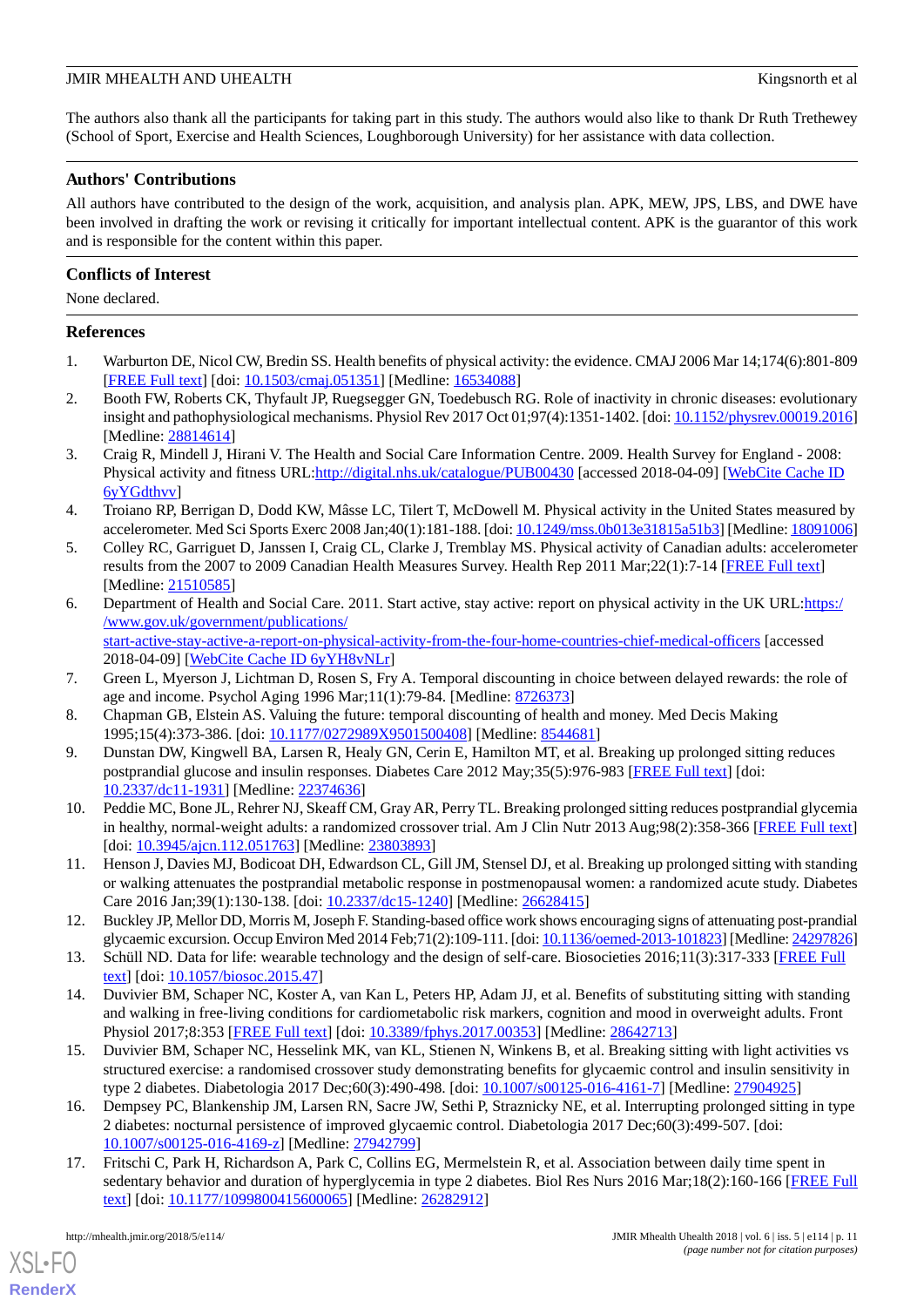- <span id="page-12-0"></span>18. Whelan ME, Morgan PS, Sherar LB, Kingsnorth AP, Magistro D, Esliger DW. Brain activation in response to personalized behavioral and physiological feedback from self-monitoring technology: pilot study. J Med Internet Res 2017 Dec 08;19(11):e384 [\[FREE Full text](http://www.jmir.org/2017/11/e384/)] [doi: [10.2196/jmir.8890\]](http://dx.doi.org/10.2196/jmir.8890) [Medline: [29117928](http://www.ncbi.nlm.nih.gov/entrez/query.fcgi?cmd=Retrieve&db=PubMed&list_uids=29117928&dopt=Abstract)]
- <span id="page-12-1"></span>19. Warburton DE, Charlesworth SA, Foulds HJ, McKenzie DC, Shephard RJ, Bredin SS. Qualified exercise professionals: best practice for work with clinical populations. Can Fam Physician 2013 Jul;59(7):759-761 [[FREE Full text](http://www.cfp.ca/cgi/pmidlookup?view=long&pmid=23851545)] [Medline: [23851545](http://www.ncbi.nlm.nih.gov/entrez/query.fcgi?cmd=Retrieve&db=PubMed&list_uids=23851545&dopt=Abstract)]
- <span id="page-12-2"></span>20. McCarthy M, Edwardson CL, Davies MJ, Henson J, Bodicoat DH, Khunti K, et al. Fitness moderates glycemic responses to sitting and light activity breaks. Med Sci Sports Exerc 2017 Nov;49(11):2216-2222. [doi: [10.1249/MSS.0000000000001338](http://dx.doi.org/10.1249/MSS.0000000000001338)] [Medline: [28594657](http://www.ncbi.nlm.nih.gov/entrez/query.fcgi?cmd=Retrieve&db=PubMed&list_uids=28594657&dopt=Abstract)]
- <span id="page-12-4"></span><span id="page-12-3"></span>21. Weller IM, Thomas SG, Corey PN, Cox MH. Prediction of maximal oxygen uptake from a modified Canadian aerobic fitness test. Can J Appl Physiol 1993 Jun;18(2):175-188. [Medline: [8513290](http://www.ncbi.nlm.nih.gov/entrez/query.fcgi?cmd=Retrieve&db=PubMed&list_uids=8513290&dopt=Abstract)]
- <span id="page-12-5"></span>22. Hoss U, Budiman ES, Liu H, Christiansen MP. Continuous glucose monitoring in the subcutaneous tissue over a 14-day sensor wear period. J Diabetes Sci Technol 2013 Sep 01;7(5):1210-1219 [[FREE Full text](http://europepmc.org/abstract/MED/24124948)] [doi: [10.1177/193229681300700511\]](http://dx.doi.org/10.1177/193229681300700511) [Medline: [24124948\]](http://www.ncbi.nlm.nih.gov/entrez/query.fcgi?cmd=Retrieve&db=PubMed&list_uids=24124948&dopt=Abstract)
- <span id="page-12-6"></span>23. Bailey T, Bode BW, Christiansen MP, Klaff LJ, Alva S. The performance and usability of a factory-calibrated flash glucose monitoring system. Diabetes Technol Ther 2015 Nov;17(11):787-794 [\[FREE Full text\]](http://europepmc.org/abstract/MED/26171659) [doi: [10.1089/dia.2014.0378](http://dx.doi.org/10.1089/dia.2014.0378)] [Medline: [26171659](http://www.ncbi.nlm.nih.gov/entrez/query.fcgi?cmd=Retrieve&db=PubMed&list_uids=26171659&dopt=Abstract)]
- <span id="page-12-7"></span>24. Bergenstal RM, Ahmann AJ, Bailey T, Beck RW, Bissen J, Buckingham B, et al. Recommendations for standardizing glucose reporting and analysis to optimize clinical decision making in diabetes: the Ambulatory Glucose Profile (AGP). Diabetes Technol Ther 2013 Mar;15(3):198-211. [doi: [10.1089/dia.2013.0051](http://dx.doi.org/10.1089/dia.2013.0051)] [Medline: [23448694\]](http://www.ncbi.nlm.nih.gov/entrez/query.fcgi?cmd=Retrieve&db=PubMed&list_uids=23448694&dopt=Abstract)
- <span id="page-12-8"></span>25. Monnier L, Colette C, Boegner C, Pham TC, Lapinski H, Boniface H. Continuous glucose monitoring in patients with type 2 diabetes: Why? When? Whom? Diabetes Metab 2007 Sep;33(4):247-252. [doi: [10.1016/j.diabet.2006.11.007\]](http://dx.doi.org/10.1016/j.diabet.2006.11.007) [Medline: [17320449](http://www.ncbi.nlm.nih.gov/entrez/query.fcgi?cmd=Retrieve&db=PubMed&list_uids=17320449&dopt=Abstract)]
- <span id="page-12-9"></span>26. Burton P, Gurrin L, Sly P. Extending the simple linear regression model to account for correlated responses: an introduction to generalized estimating equations and multi-level mixed modelling. Stat Med 1998 Jun 15;17(11):1261-1291. [Medline: [9670414\]](http://www.ncbi.nlm.nih.gov/entrez/query.fcgi?cmd=Retrieve&db=PubMed&list_uids=9670414&dopt=Abstract)
- <span id="page-12-11"></span><span id="page-12-10"></span>27. Canadian Society for Exercise Physiology. Healthy aerobic fitness. In: The Canadian Physical Activity, Fitness and Lifestyle Approach (CPAFLA) 3rd edition. Ottawa: Canadian Society for Exercise Physiology; 2003:(7)24-(7)31.
- <span id="page-12-12"></span>28. American Diabetes Association. 2. Classification and diagnosis of diabetes. Diabetes Care 2017 Jan;40(Suppl 1):S11-S24. [doi: [10.2337/dc17-S005](http://dx.doi.org/10.2337/dc17-S005)] [Medline: [27979889](http://www.ncbi.nlm.nih.gov/entrez/query.fcgi?cmd=Retrieve&db=PubMed&list_uids=27979889&dopt=Abstract)]
- <span id="page-12-13"></span>29. Shields M, Tremblay MS, Laviolette M, Craig CL, Janssen I, Connor GS. Fitness of Canadian adults: results from the 2007-2009 Canadian Health Measures Survey. Health Rep 2010 Mar;21(1):21-35 [\[FREE Full text\]](http://www.statcan.gc.ca/pub/82-003-x/2010001/article/11064-eng.pdf) [Medline: [20426224](http://www.ncbi.nlm.nih.gov/entrez/query.fcgi?cmd=Retrieve&db=PubMed&list_uids=20426224&dopt=Abstract)]
- 30. Ekblom-Bak E, Ekblom Ö, Bolam KA, Ekblom B, Bergström G, Börjesson M. SCAPIS pilot study: sitness, fitness and fatness - is sedentary time substitution by physical activity equally important for everyone's markers of glucose regulation? J Phys Act Health 2016 Jul;13(7):697-703. [doi: [10.1123/jpah.2015-0611\]](http://dx.doi.org/10.1123/jpah.2015-0611) [Medline: [26900674\]](http://www.ncbi.nlm.nih.gov/entrez/query.fcgi?cmd=Retrieve&db=PubMed&list_uids=26900674&dopt=Abstract)
- <span id="page-12-15"></span><span id="page-12-14"></span>31. O'Gorman DJ, Karlsson HK, McQuaid S, Yousif O, Rahman Y, Gasparro D, et al. Exercise training increases insulin-stimulated glucose disposal and GLUT4 (SLC2A4) protein content in patients with type 2 diabetes. Diabetologia 2006 Dec;49(12):2983-2992. [doi: [10.1007/s00125-006-0457-3](http://dx.doi.org/10.1007/s00125-006-0457-3)] [Medline: [17019595\]](http://www.ncbi.nlm.nih.gov/entrez/query.fcgi?cmd=Retrieve&db=PubMed&list_uids=17019595&dopt=Abstract)
- <span id="page-12-16"></span>32. Kirwan JP, Solomon TP, Wojta DM, Staten MA, Holloszy JO. Effects of 7 days of exercise training on insulin sensitivity and responsiveness in type 2 diabetes mellitus. Am J Physiol Endocrinol Metab 2009 Jul;297(1):E151-E156 [\[FREE Full](http://ajpendo.physiology.org/cgi/pmidlookup?view=long&pmid=19383872) [text](http://ajpendo.physiology.org/cgi/pmidlookup?view=long&pmid=19383872)] [doi: [10.1152/ajpendo.00210.2009\]](http://dx.doi.org/10.1152/ajpendo.00210.2009) [Medline: [19383872](http://www.ncbi.nlm.nih.gov/entrez/query.fcgi?cmd=Retrieve&db=PubMed&list_uids=19383872&dopt=Abstract)]
- <span id="page-12-17"></span>33. Chacko E. Timing and intensity of exercise for glucose control. Diabetologia 2014 Nov;57(11):2425-2426. [doi: [10.1007/s00125-014-3339-0\]](http://dx.doi.org/10.1007/s00125-014-3339-0) [Medline: [25056138](http://www.ncbi.nlm.nih.gov/entrez/query.fcgi?cmd=Retrieve&db=PubMed&list_uids=25056138&dopt=Abstract)]
- <span id="page-12-18"></span>34. Hill NR, Oliver NS, Choudhary P, Levy JC, Hindmarsh P, Matthews DR. Normal reference range for mean tissue glucose and glycemic variability derived from continuous glucose monitoring for subjects without diabetes in different ethnic groups. Diabetes Technol Ther 2011 Sep;13(9):921-928 [[FREE Full text](http://europepmc.org/abstract/MED/21714681)] [doi: [10.1089/dia.2010.0247](http://dx.doi.org/10.1089/dia.2010.0247)] [Medline: [21714681](http://www.ncbi.nlm.nih.gov/entrez/query.fcgi?cmd=Retrieve&db=PubMed&list_uids=21714681&dopt=Abstract)]
- <span id="page-12-19"></span>35. Patel MS, Asch DA, Volpp KG. Wearable devices as facilitators, not drivers, of health behavior change. J Am Med Assoc 2015 Feb 3;313(5):459-460. [doi: [10.1001/jama.2014.14781](http://dx.doi.org/10.1001/jama.2014.14781)] [Medline: [25569175\]](http://www.ncbi.nlm.nih.gov/entrez/query.fcgi?cmd=Retrieve&db=PubMed&list_uids=25569175&dopt=Abstract)
- <span id="page-12-21"></span><span id="page-12-20"></span>36. World Health Organization. 2017. WHO to establish high-level commission on noncommunicable diseases URL: http:/ [/www.who.int/mediacentre/news/statements/2017/ncd-commission/en/](http://www.who.int/mediacentre/news/statements/2017/ncd-commission/en/) [accessed 2017-10-12] [[WebCite Cache ID](http://www.webcitation.org/
                                            6v7Ndwl87) [6v7Ndwl87\]](http://www.webcitation.org/
                                            6v7Ndwl87)
- 37. National Health Service. NHS digital data and information strategy URL:<https://digital.nhs.uk/data-and-information/strategy> [accessed 2018-04-09] [\[WebCite Cache ID 6yYIXq3uI](http://www.webcitation.org/
                                            6yYIXq3uI)]
- 38. Archer E, Blair SN. Implausible data, false memories, and the status quo in dietary assessment. Adv Nutr 2015 Mar;6(2):229-230 [[FREE Full text\]](http://advances.nutrition.org/cgi/pmidlookup?view=long&pmid=25770263) [doi: [10.3945/an.114.007799\]](http://dx.doi.org/10.3945/an.114.007799) [Medline: [25770263\]](http://www.ncbi.nlm.nih.gov/entrez/query.fcgi?cmd=Retrieve&db=PubMed&list_uids=25770263&dopt=Abstract)
- 39. Freedman LS, Carroll RJ, Neuhouser ML, Prentice RL, Spiegelman D, Subar AF, et al. Reply to E Archer and SN Blair. Adv Nutr 2015 Jul;6(4):489 [\[FREE Full text\]](http://europepmc.org/abstract/MED/26178033) [doi: [10.3945/an.115.009118\]](http://dx.doi.org/10.3945/an.115.009118) [Medline: [26178033](http://www.ncbi.nlm.nih.gov/entrez/query.fcgi?cmd=Retrieve&db=PubMed&list_uids=26178033&dopt=Abstract)]

[XSL](http://www.w3.org/Style/XSL)•FO **[RenderX](http://www.renderx.com/)**